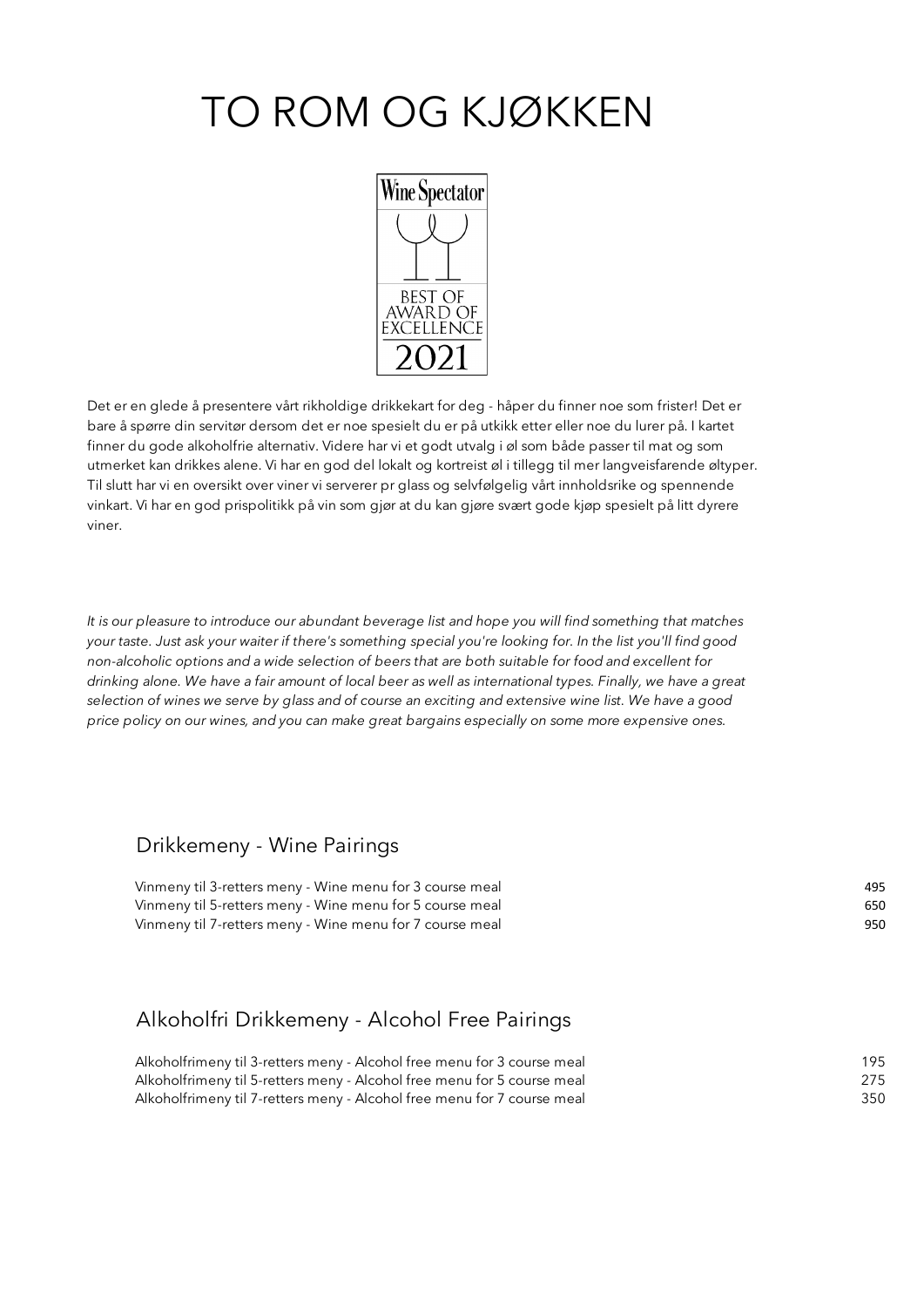# **Cocktails**

| Kyoto                                                                                               | 145 |
|-----------------------------------------------------------------------------------------------------|-----|
| Tanqueray London Dry Gin<br>Fresh Lemon Juice<br>Passion Fruit Syrup                                |     |
| Mint Leaves                                                                                         |     |
| Tindgin                                                                                             | 145 |
| Tanqueray London Dry Gin<br>Sea Buckthorn Berries<br>Fresh Lime Juice<br>Demerara                   |     |
| <b>Brandy Alexander</b>                                                                             | 145 |
| Braastad V.S.O.P<br>Créme de Cacao<br>Cream                                                         |     |
| Teneighty                                                                                           | 145 |
| By Brenneri Aquavit<br>Lingonberries<br>Fresh Lime<br>Perlende Tyttebær soda from Røros Bryggeri    |     |
| Negroni                                                                                             | 145 |
| Tanquary London Dry Gin<br>Dolin Rouge Vermouth<br>Campari                                          |     |
| Old Fashioned                                                                                       | 150 |
| Maker's Mark Kentucky Straight Bourbon<br>Demerara syrup<br>Angostura Bitters                       |     |
| <b>Tind And Blues</b>                                                                               | 145 |
| By Gin<br><b>Blueberries</b><br>Sea buckthorn Berries<br>egg<br>Fresh Lemon Juice<br>Demerara sirup |     |
| Espresso Martini                                                                                    | 155 |

Ketel One Vodka Kahlúa Coffee Liquer Espresso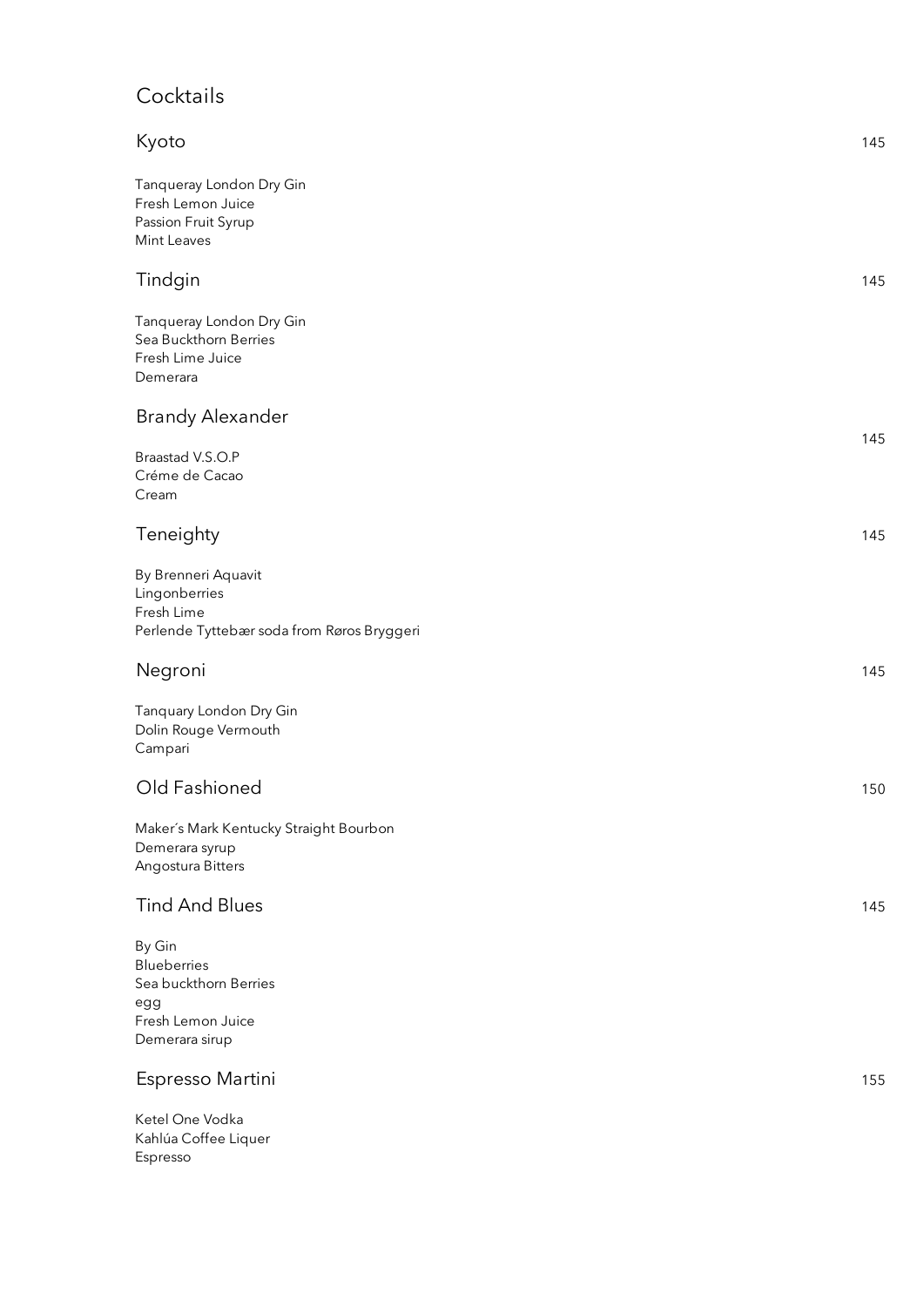#### Juice & Soda

| Richard Juhlin Blanc de Blanc              | Glass         | 60  |
|--------------------------------------------|---------------|-----|
| Richard Juhlin Blanc de Blanc              | <b>Bottle</b> | 360 |
| Juice From Mikkelhaug Gård                 | 0.35          | 95  |
| Juice From Mikkelhaug Gård                 | 0.7           | 160 |
| Røros Mineralvannfabrikk Perlende Tyttebær | 0.33          | 50  |
| Røros Mineralvannfabrikk Perlende Rabarbra | 0.33          | 50  |
| Soda and Mineral Water                     | 0.33          | 49  |
| Thomas Henry Ginger Beer                   | 0,2           | 55  |
| Thomas Henry Tonic Water                   | 0.2           | 55  |

### Non Alcoholic Beer

| Munkholm                         | 0.33 | 59 |
|----------------------------------|------|----|
| Weihenstephaner                  | 0.5  | 75 |
| Mack Freeze (gluten free)        | 0.33 | 65 |
| Brooklyn Brewery Special Effects | 0.33 | 69 |
| Røros Bryggeri No Buzz           | 0.33 | 60 |

### Draft Beer

| E.C. Dahls Pilsner 4,7%       | 0.25 | 55 | 0.4  | 99  |
|-------------------------------|------|----|------|-----|
| E.C Dahls Lamo Wit            |      |    | 0.33 | 110 |
| E.C. Dahls Bolt IPA 6,9%      |      |    | 0.33 | 120 |
| E.C. Dahls Ramp Pale Ale 4,6% |      |    | 0.33 | 110 |
| Brooklyn Lager 5,2%           | 0.25 | 69 | 0.4  | 120 |

### Norwegian Beer

| E.C. Dahls CCP 9,8%                                     | 0,75 | 395 |
|---------------------------------------------------------|------|-----|
| E.C. Dahls Kyoto 9%                                     | 0,75 | 450 |
| E.C. Dahls Gullvåg 12%                                  | 0,75 | 525 |
| Frydenlund Bayer 4,5%                                   | 0,33 | 79  |
| Ringnes Lite 4,3% (gluten free)                         | 0,33 | 79  |
| Kinns Pilegrim Pale Ale 4,5% (gluten free)              | 0,33 | 135 |
| Austmann Tre gamle Damer Belgisk Pale Ale 5,5%          | 0,33 | 120 |
| Austmann IPA 6,5%                                       | 0,33 | 135 |
| Austmann Northie Brown Ale 5,5%                         | 0,33 | 120 |
| Austmann Blåbærstaut 6%                                 | 0,33 | 130 |
| Inderøy Gårdsbryggeri Soddøl Engelsk Best Bitter 4,5%   | 0,5  | 145 |
| Inderøy Gårdsbryggeri Hommeløl Engelsk Best Bitter 4,5% | 0,5  | 145 |
| Inderøy Gårdsbryggeri Bonde Belgisk Blonde 4,7%         | 0,5  | 145 |
| Inderøy Gårdsbryggeri Kvitweiss Weissbier 4,7%          | 0,5  | 145 |
| Inderøy Gårdsbryggeri Gårdsøl 4,7%                      | 0,5  | 145 |
| Inderøy Gårdsbryggeri Svinpæls Tripel 6,7%              | 0,5  | 175 |
| Inderøy Gårdsbryggeri Goill Amerikansk Pale Ale 4,5%    | 0,5  | 145 |
| Inderøy Gårdsbryggeri Mærrabætt Amerikansk IPA 5,9%     | 0,5  | 175 |
| Inderøy Gårdsbryggeri Toillbokk Bock 5,9%               | 0,5  | 175 |
| Inderøy Gårdsbryggeri Ankerøl Porter 4,7%               | 0,5  | 145 |

*All our beers contain gluten from barley and / or wheat as long as they are not labeled gluten-free.*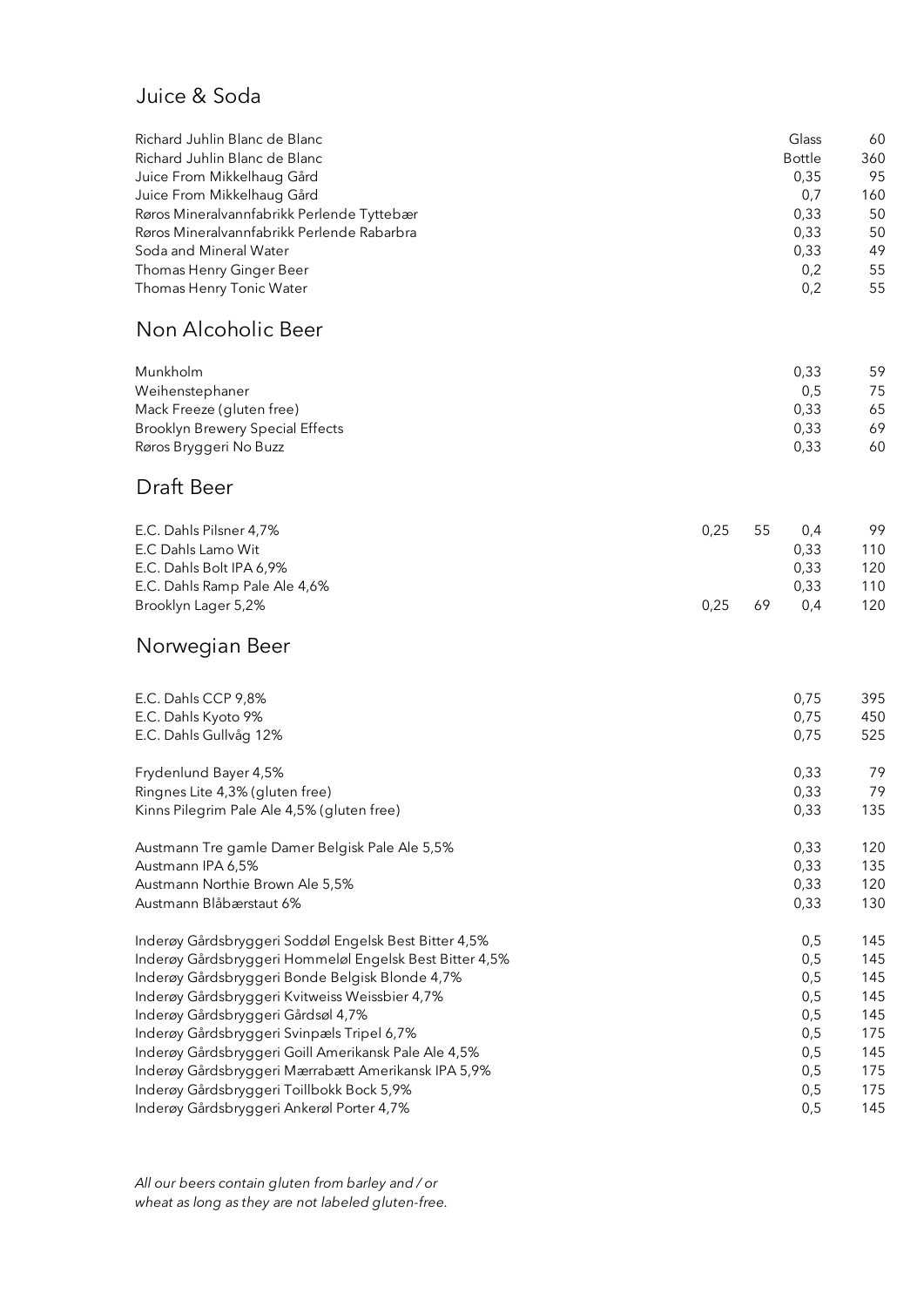### Norwegian Beer

| Klostergården Blond 4,5%<br>Klostergården Pale Ale 4,5%<br>Klostergården Wit 4,5%<br>Klostergården Saison 6,7%<br>Klostergården Dubbel 7,5<br>Klostergården Porter 4,5% | 0,5<br>0,5<br>0,5<br>0,5<br>0,5<br>0,5 | 140<br>140<br>140<br>165<br>170<br>165 |
|-------------------------------------------------------------------------------------------------------------------------------------------------------------------------|----------------------------------------|----------------------------------------|
| Klostergården Stout 4,5%                                                                                                                                                | 0,5                                    | 165                                    |
| Belgian Beer                                                                                                                                                            |                                        |                                        |
| Brunhaut Bio Amber 6,5% (gluten free)<br>St. Bernardus ABT 12 10%<br>Bockor Cuvée des Jacobins 5,5%<br>Boon Kriek 4%                                                    | 0,33<br>0,33<br>0,33<br>0,37           | 130<br>160<br>120<br>140               |
| American Beer                                                                                                                                                           |                                        |                                        |
| Brooklyn Brewery Lager 4,5%<br>Brooklyn Brewery Kiwi Playhouse's 9,1%<br>Brooklyn Brewery Black OPS 11,5%                                                               | 0,33<br>0,75<br>0,75                   | 120<br>550<br>550                      |
| <b>Beer Various</b>                                                                                                                                                     |                                        |                                        |
| Carlsberg 4,5% - Denmark                                                                                                                                                | 0,33                                   | 79                                     |
| Guinness (can) 4,2% - Ireland                                                                                                                                           | 0,44                                   | 99                                     |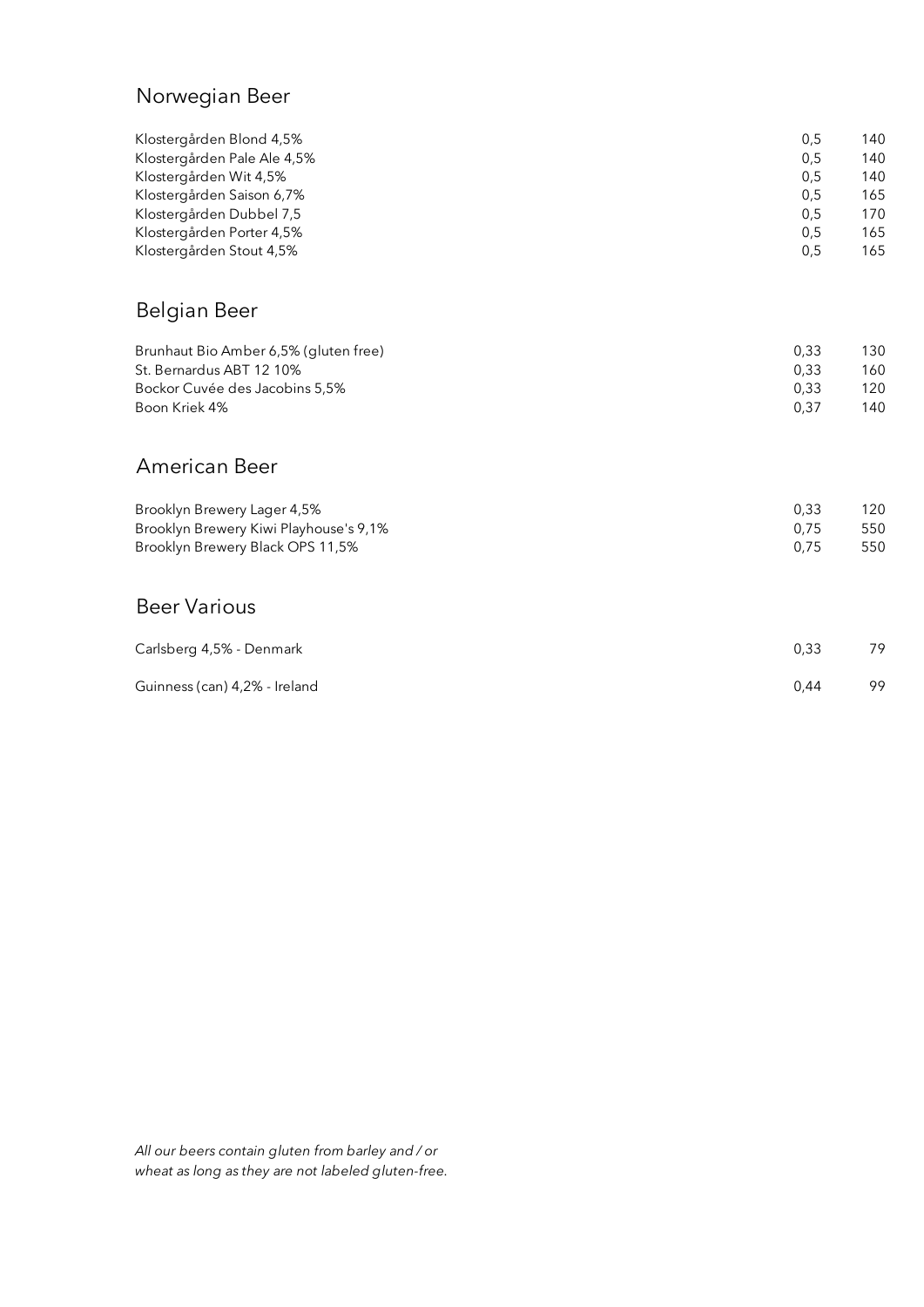# Wines by the glass

### Sparkling Wine

| <b>NV</b> | Cuvée Brut Reserve - Champagne France       | Beurton-Vincent | 160 |
|-----------|---------------------------------------------|-----------------|-----|
| <b>NV</b> | Blanc de Noir - Cremant du Bourgogne France | Paul Delane     | 120 |
|           |                                             |                 |     |

#### Rosé

| 2019 Sancerre Rosé - Loir France | <b>Paul Prieur</b> |  |
|----------------------------------|--------------------|--|
|                                  |                    |  |

#### White

| 2017 | Bourgogne Chardonnay - Burgundy France                       | Domaine Borgeot              |     | 150 |
|------|--------------------------------------------------------------|------------------------------|-----|-----|
| 2019 | Chablis - Chablis France                                     | Jean-Claude et Romain Bessin |     | 150 |
| 2019 | Sancerre - Loire France                                      | Domaine Vacheron             |     | 180 |
| 2020 | Patchwork Chardonnay - Jura France                           | Bénédicte et Stéphane Tissot | 6cl | 220 |
| 2012 | Vin Jaune - Jura France                                      | Domaine de la Tournelle      |     | 250 |
| 2019 | Grüner Veltliner Senftenberger "Freiheit" - Kremstal Austria | Proidl                       |     | 120 |
| 2020 | Flora - Weinviertel Austria                                  | Michel Gindl                 |     | 160 |
| 2019 | Von unserm Riesling Trocken - Rheingau Germany               | <b>Balthasar Ress</b>        |     | 130 |
| 2017 | Ungehuer GG - Pfalz Germany                                  | Georg Mosbacher              |     | 200 |

#### Red

| 2017      | Izadi Reserva - Rioja Spain                         | Bodegas Izadi             | 120 |
|-----------|-----------------------------------------------------|---------------------------|-----|
| 2020      | Bourgogne Rouge                                     | Le Chai de la Louve       | 140 |
| 2021      | Beajolais Village Villes Vignes - Beajoulais France | Jean Claud Lapalu         | 150 |
| 2016      | Côte du Rhône L'Elementaire - Rhôn France           | Domaine Gramenon          | 150 |
| 2019      | Trois Terroirs - Rhône France                       | Les Deux Clos             | 160 |
| 2019      | Château Coutet - Bordeaux France                    | Château Coutet            | 190 |
| 2019      | Barbera D'Alba - Piedmont Italy                     | Osvaldo Viberti           | 140 |
| 2019      | Langhe Nebbiolo - Piedmont Italy                    | Produttori del Barbaresco | 140 |
| 2018      | Barolo Marcenasco - Piedmont Italy                  | Renato Ratti              | 200 |
| 2018      | Torre d'Orti Rosso - Veneto Italy                   | Az. Agr. Cavalchina       | 130 |
| 2018      | Etna Rosso - Sicily Italy                           | Scalunera                 | 140 |
|           | Sweet & Fortified                                   |                           |     |
| 2014      | Vin Santo del Chianti Classico - Tuscany Italiy     | Castello di Volpaia       | 140 |
| 2017      | Tokaji Aszú 5 Puttonyos - Tokaji Hungary            | Royal Tokaji XRT          | 145 |
| 2016      | Late Bottle Vintage Port - Douro Portugal           | Niepoort                  | 90  |
| <b>NV</b> | 20 YO Tawny Port - Douro Portugal                   | Graham's                  | 135 |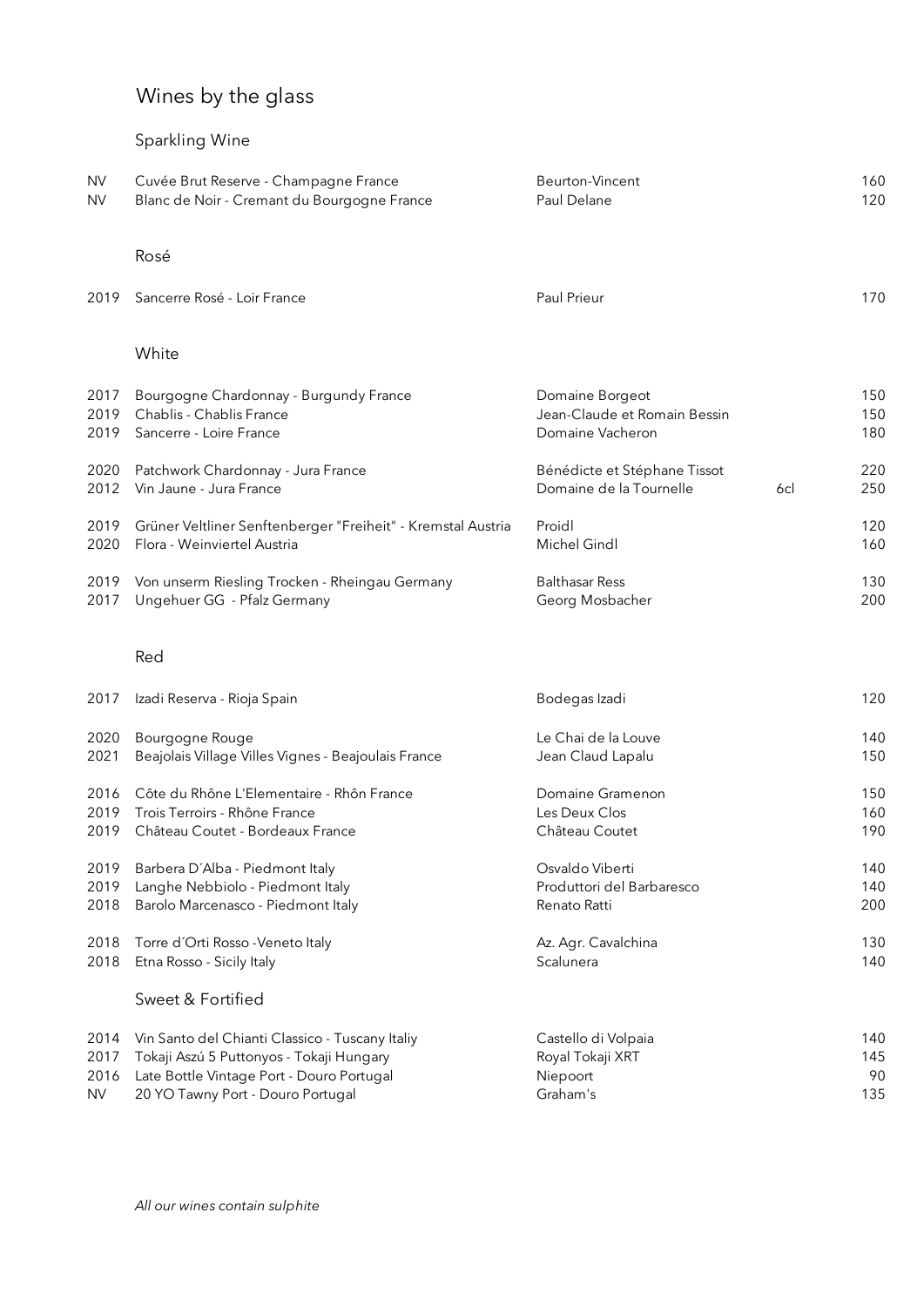# Sparkling Wine - Champagne

| <b>NV</b> | Cuvée Brut Reserve                                      | Beurton-Vincent       |            | 850  |
|-----------|---------------------------------------------------------|-----------------------|------------|------|
| <b>NV</b> | Réserve Selection Blanc de Blancs Grand Cru             | Michel Turgy          |            | 850  |
| 2014      | Millesime Blanc de Blancs                               | Michel Turgy          |            | 1300 |
| 2015      | Blanc de Blancs Grand Cru Millésime                     | Launois Père et Fils  |            | 1100 |
| <b>NV</b> | Léonce d'Albe Special Reserve                           | Léonce d'Albe         |            | 850  |
| <b>NV</b> | Brut Blanc de Blancs Grand Cru                          | <b>Robert Moncuit</b> |            | 950  |
| <b>NV</b> | Baron-Fuenté Galipettes Brut                            | Baron Fuenté          |            | 1300 |
| <b>NV</b> | Le Mesnil Sur Oger Grand Cru Extra Brut                 | Pascal Doquet         |            | 1400 |
| <b>NV</b> | Le Mesnil Sur Oger Blanc de Blancs Grand Cru Extra Brut | Pascal Doquet         |            | 1400 |
| <b>NV</b> | Extra Brut Blanc De Noir                                | Rémi Leroy            |            | 1100 |
| <b>NV</b> | Brut Ambonnay Blanc de Noir                             | Eric Rodez            |            | 1400 |
| <b>NV</b> | Cuvée Fidele Brut Nature                                | Vouette & Sorbee      |            | 1650 |
| <b>NV</b> | <b>Emprenite Brut</b>                                   | Geoffroy              | <b>MGN</b> | 2400 |
| 2006      | Terre Millésime                                         | Geoffroy              |            | 2000 |
| 2005      | Extra Brut                                              | Geoffroy              |            | 1500 |
| <b>NV</b> | Blanc de Rosé Extra Brut                                | Geoffroy              |            | 1600 |
| 2009      | Cristal                                                 | Louis Roederer        |            | 3900 |
| 2010      | Dom Perignon Brut                                       | Dom Perignon          |            | 4250 |
| 2006      | Le Mesnil Blanc de Blancs Brut                          | Salon                 |            | 6500 |
| <b>NV</b> | Cuveé Perpétuelle Non Døsé                              | <b>Bonnet Ponson</b>  |            | 1300 |
| <b>NV</b> | Cuveé Perpétuelle Extra Brut                            | <b>Bonnet Ponson</b>  |            | 1300 |
| <b>NV</b> | Garennes Extra Brut                                     | Georges Laval         |            | 1450 |
| <b>NV</b> | Cumiéres Premier Cru Brut Nature                        | Georges Laval         |            | 1800 |
| <b>NV</b> | Cuvée 72                                                | <b>Bruno Paillard</b> |            | 1350 |
| <b>NV</b> | Dosage: Zero                                            | <b>Bruno Paillard</b> |            | 1350 |
| <b>NV</b> | Collection Anciens Dégergements Octobre 2009            | <b>Bruno Paillard</b> |            | 1900 |
| 1996      | N.P.U Neo Plus Ultra                                    | <b>Bruno Paillard</b> |            | 8450 |
| 2000      | Le Mesnil Blanc de Blanc Grand Cru                      | <b>Bruno Paillard</b> | <b>MGN</b> | 7850 |
| 2002      | <b>Blanc de Blancs</b>                                  | <b>Bruno Paillard</b> | <b>MGN</b> | 7900 |
| 1999      | Le Mesnil Blancs de Blanc Grand Cru                     | <b>Bruno Paillard</b> | <b>MGN</b> | 9400 |
| <b>NV</b> | Cuvée 3A Ay, Avize, Ambonnay Grand Cru                  | De Sousa              | <b>MGN</b> | 1600 |
| <b>NV</b> | Cuvée 3A Ay, Avize, Ambonnay Grand Cru                  | De Sousa              |            | 3800 |
| <b>NV</b> | Blanc de Blancs Brut Réserve                            | De Sousa              |            | 1450 |
| <b>NV</b> | Mycorhize Grand Cru Extra Brut                          | De Sousa              |            | 1400 |
| <b>NV</b> | Cuvée des Caudalies Grand Cru                           | De Sousa              |            | 1350 |
| 2010      | Cuvée des Caudalies Grand Cru                           | De Sousa              |            | 3800 |
| 2008      | Cuvée des Caudalies Grand Cru                           | De Sousa              |            | 3500 |
| 2006      | Cuvée des Caudalies Grand Cru                           | De Sousa              |            | 3500 |
| 2017      | Précense Blanc de Blancs Extra Brut                     | Marie Courtin         |            | 1800 |
| 2015      | Indugence Rosé Extra Brut                               | Marie Courtin         |            | 1800 |
| 2009      | Indugence Rosé Extra Brut                               | Marie Courtin         |            | 3200 |
| <b>NV</b> | Initial Blanc de Blancs Grand Cru Brut                  | Jacques Selosse       |            | 2700 |
| <b>NV</b> | V.O Blanc de Blancs Grand Cru Brut                      | Jacques Selosse       |            | 2900 |
| <b>NV</b> | Substance Blanc de Blancs Grand Cru Brut                | Jacques Selosse       |            | 4200 |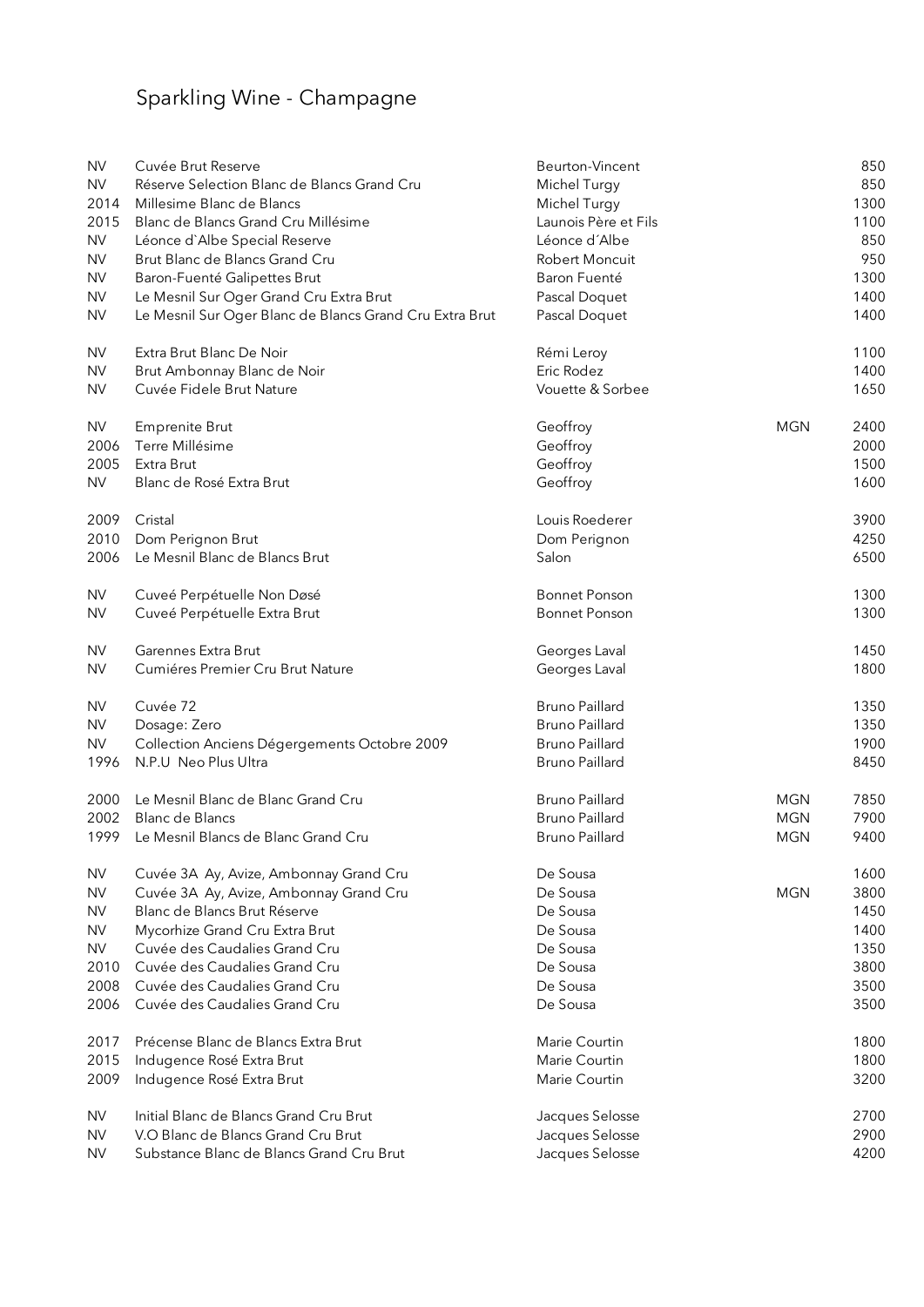# Sparkling Wine - France

| NV.<br><b>NV</b><br>2018<br>2019    | Perle Sauvage Petillant Naturel - Loire<br>Crémant de Bourgogne Blanc de Noir - Burgundy<br>Prémices Blanc de Noir<br>Cremant du Jura BBF<br>Sparkling Wine - Italy | M. Plouzeau<br>Paul Delane<br>Domaine Dame Jeanne<br>Domaine André et Mireille Tissot | 630<br>700<br>920<br>1200 |
|-------------------------------------|---------------------------------------------------------------------------------------------------------------------------------------------------------------------|---------------------------------------------------------------------------------------|---------------------------|
| <b>NV</b><br><b>NV</b><br><b>NV</b> | Vino Spumante Extra Dry<br>Torre dei Vescovi Prosecco Spumante Extra Dry<br>Franciacorta Cuvee Brut                                                                 | Rivolto Zanotto<br>Colli Vicentini S.C.A.<br>Bellavista                               | 500<br>550<br>900         |
| 2018                                | Sparkling Wine - Germany<br>Sekt Riesling Brut - Pfalz                                                                                                              | Georg Mosbacher                                                                       | 600                       |

### Rosé

| <b>NV</b> | Vita Vivet Brut Rosat - Cava Spain     | Cellar Jan Vidal | 500 |
|-----------|----------------------------------------|------------------|-----|
|           | 2021 Panda Vino Rosato - Abruzzo Italy | Lammidia         | 800 |
|           | 2021 Sancerre Rosé - Loire France      | Paul Prieur      | 850 |

# White - France - Chablis

| 2018 Chablis            | Domaine de L'Enclos          | 750  |
|-------------------------|------------------------------|------|
| 2019 Chablis            | Jean-Claude et Romain Bessin | 800  |
| 2017 Terroir de Béru    | Château de Béru              | 900  |
| 2018 Orangerie          | Château de Béru              | 1300 |
| 2015 Clos Béru Monopole | Château de Béru              | 1800 |

#### Chablis - Premier Cru

| 2018 | Vaillons            | Gérard Duplessis             |            | 1150 |
|------|---------------------|------------------------------|------------|------|
| 2018 | Vaugiraut           | Gérard Duplessis             |            | 1100 |
| 2019 | Montee de Tonnerre  | Domaine Collet & Fils        |            | 900  |
| 2019 | Mont de Milieu      | Samuel Billaud               |            | 1150 |
| 2020 | Mont de Milieu      | Domaine Fourrey              |            | 1000 |
|      | 2020 Cote De Lechet | Domaine Fourrey              |            | 1000 |
| 2019 | Les Forêts          | Domaine Jean Collet          |            | 900  |
| 2018 | Montmains           | Domaine Jean Collet          |            | 900  |
| 2018 | Montmains           | Jean-Claude et Romain Bessin |            | 970  |
| 2018 | Vaucoupin           | Château de Béru              |            | 1800 |
| 2018 | Beauroy             | Domaine de L'Enclos          |            | 900  |
| 2015 | <b>Butteaux</b>     | Domaine François Raveneau    | <b>MGN</b> | 3200 |

#### Chablis - Grand Cru

| 2019 | Valmur             | Jean-Claude et Romain Bessin | 1350 |
|------|--------------------|------------------------------|------|
| 2019 | Valmur             | -Samuel Billaud              | 1500 |
|      | 2018 Vaudésir      | Domaine de L'Enclos          | 1500 |
|      | 2017 Les Blanchots | Maison Louis Jadot           | 1200 |
|      | 2015 Les Clos      | Domaine François Raveneau    | 3500 |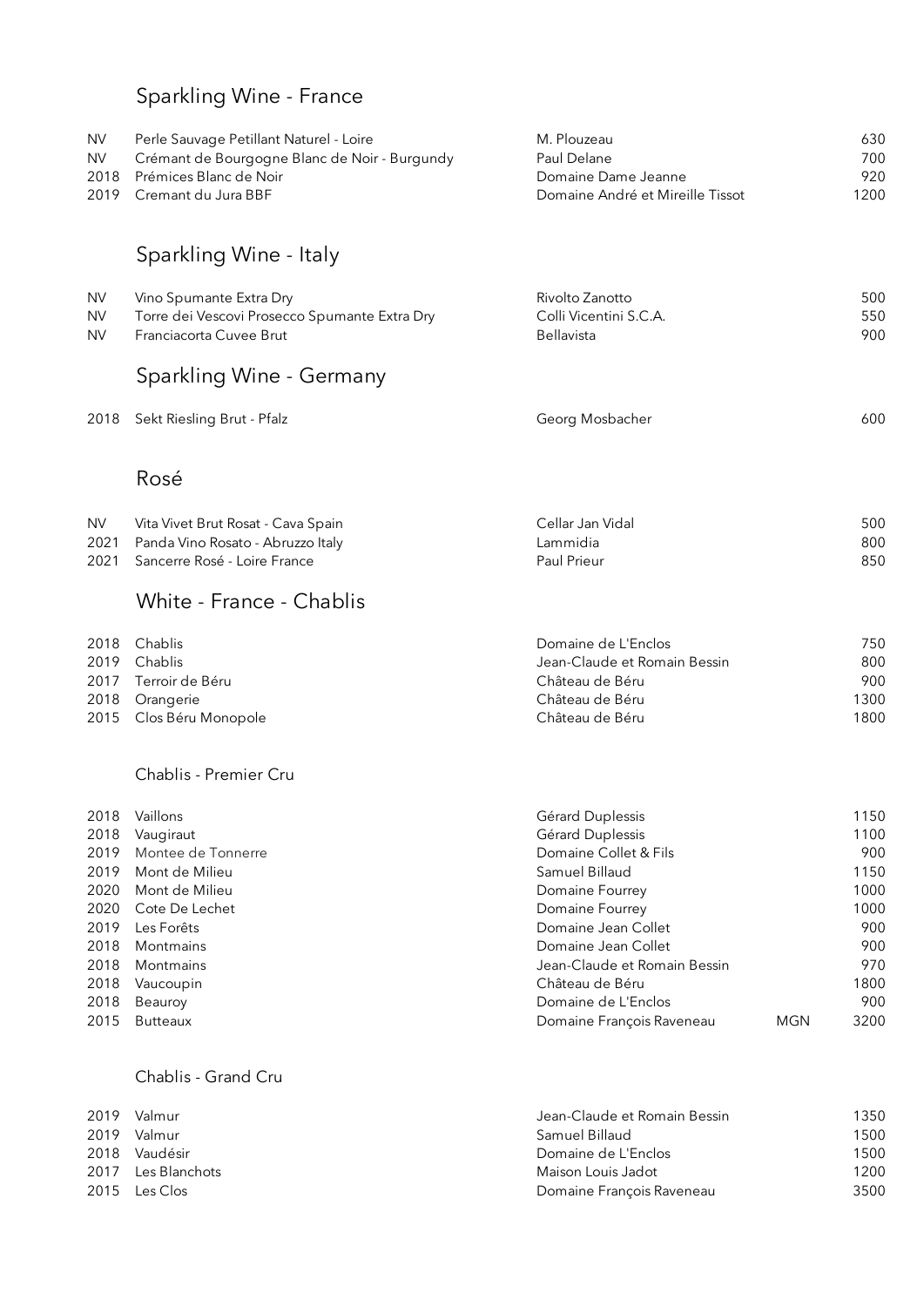# White - France - Burgundy

| 2017 | Bourgogne Chardonnay                     | Domaine Borgeot                 |            | 700  |
|------|------------------------------------------|---------------------------------|------------|------|
| 2017 | Bourgogne Blanc                          | Domaine Fabien Coche            |            | 900  |
| 2018 | Bourgogne Blanc                          | Rémi Jobard                     |            | 1050 |
| 2018 | Bourgogne Blanc                          | Etienne Sauzet                  |            | 1100 |
| 2019 | Bourgogne Blanc                          | Domaine Roulout                 |            | 1200 |
| 2019 | Bourgogne Blanc                          | Domaine Leflaive                |            | 1550 |
| 2018 | Bourgogne Blanc Le Clos du Château       | Domaine de Montille             |            | 1050 |
| 2019 | Bourgogne Hautes Cotes de Beaune         | Domaine Pierre Yves Colin Morey |            | 950  |
| 2019 | Bourgogne Chardonnay                     | René Lequin Colin               | <b>MGN</b> | 1200 |
| 2020 | Bourgogne Chardonnay                     | Thomas Morey                    |            | 1000 |
| 2017 | Côte Challonaise Les Clous Aimé          | Domaine de Villaine             |            | 950  |
| 2020 | Bourguignon "Au Gué"                     | Hubert Lignier                  |            | 950  |
| 2019 | Aligoté                                  | Francois Rousset-Martin         |            | 1200 |
| 2019 | Bourgogne Aligoté                        | Philippe Pacalet                |            | 1100 |
| 2018 | Bourgogne Aligoté Les Jardins de la Côte | Joseph Colin                    |            | 650  |
|      | Burgundy - Village                       |                                 |            |      |
| 2011 | Pouilly-Vinzelles                        | La Soufrandière                 |            | 800  |
| 2015 | Macon-Village                            | Domaine Chanson                 |            | 700  |
| 2016 | Macon-Chaintré                           | <b>Maison Valette</b>           |            | 1150 |
| 2017 | Et Pourtant Vire Clesse                  | Maison Valette                  |            | 1500 |
| 2015 | Pouilly-Fuissé                           | Maison Valette                  |            | 1500 |
| 2016 | Pouilly-Vinzelles Mademoi Zelles         | Maison Valette                  |            | 1500 |
| 2019 | Mâcon-Milly-Lamartine Clos du Four       | Héritiers du Comte Lafon        |            | 1000 |
| 2016 | Bouzeron Aligoté                         | Domaine de Villaine             |            | 700  |
| 2018 | Ladoix Blanc                             | Domaine Faiveley                |            | 980  |
| 2019 | <b>Auxey Duresses</b>                    | Benjamin Leroux                 |            | 950  |
| 2018 | Saint-Aubin Compendium                   | Joseph Colin                    |            | 975  |
| 2020 | Saint-Aubin                              | Sylvain Langoureau              |            | 700  |
| 2020 | Saint-Aubin                              | Thomas Morey                    |            | 1300 |
| 2020 | Puligny- Montrachet Les Enseignères      | Chavy Chouet                    |            | 1450 |
| 2019 | Puligny-Montrachet                       | Philipe Pacalet                 |            | 2200 |
|      | 2020 Chassagne-Montrachet Les Perclos    | Sylvain Langoureau              |            | 1200 |
| 2020 | Chassagne-Montrachet Les Perclos         | Sylvain Langoureau              | <b>MGN</b> | 3000 |
| 2020 | Chassagne-Montrachet                     | Philippe Colin                  |            | 1350 |
| 2019 | Chassagne-Montrachet                     | Marc Morey et Fils              |            | 1800 |
| 2020 | Chassagne-Montrachet                     | Thomas Morey                    |            | 1650 |
| 2018 | Meursault Clos St Félix                  | Domaine Michelot                |            | 1250 |
| 2018 | Meursault Les Grands Charrons            | Domaine Michelot                |            | 1350 |
| 2020 | Meursault Clos des Corvees de Citeau     | Chavy Chouet                    |            | 1400 |
| 2020 | Meursault Les Casse-Tetes                | Chavy Chouet                    |            | 1400 |
| 2017 | Meursault                                | Domaine Faiveley                |            | 1400 |
| 2019 | Meursault                                | Domaine Faiveley                |            | 1450 |
| 2019 | Meursault                                | Francois Mikulski               |            | 1500 |
| 2018 | Meursault                                | Comtes Lafon                    |            | 2200 |
| 2019 | Meursault                                | Philippe Pacalet                |            | 2000 |
| 2019 | Meursault Le Limozin                     | Pierre Girardin                 |            | 1850 |
| 2019 | Meursault Les Luchets                    | Domaine Fabien Coche            |            | 1750 |
| 2018 | Meursault Les Luchets                    | Domaine Fabien Coche            |            | 1600 |
| 2016 | Meursault Les Chevalières                | Domaine Fabien Coche            |            | 1700 |
| 2018 | Meursault En Luraule                     | Domaine Rémi Jobard             |            | 1900 |
| 2018 | Meursault Naurvaux                       | Domaine Rémi Jobard             |            | 1950 |
|      |                                          |                                 |            |      |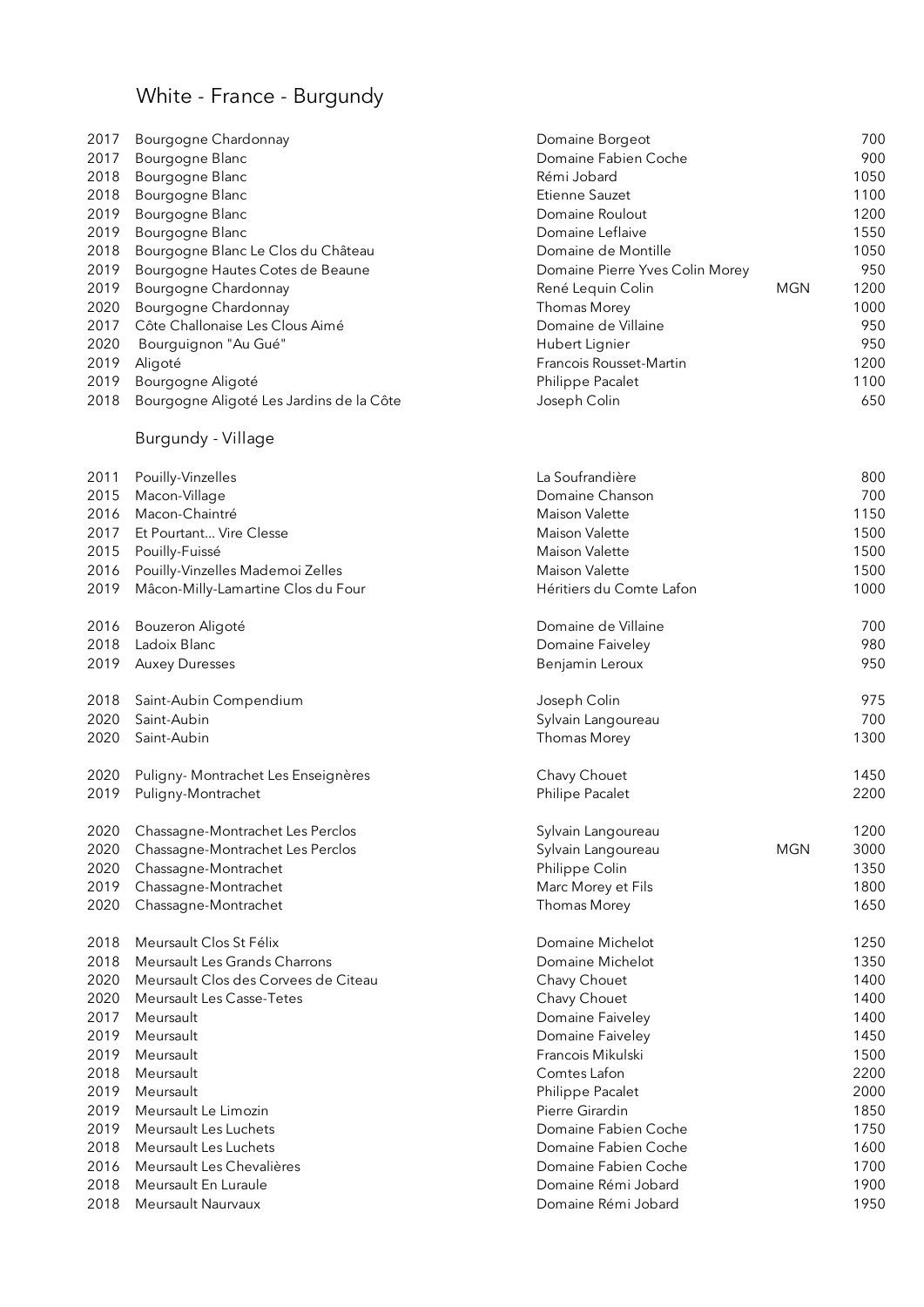### Burgundy - Premier Cru

| 2018 | Saint-Aubin Murgers                              | Jean Chartron              |            | 1350 |
|------|--------------------------------------------------|----------------------------|------------|------|
| 2019 | Saint-Aubin Le Champlot                          | Domaine Sylvain Langoureau | <b>MGN</b> | 1850 |
| 2020 | Saint-Aubin Le Champlot                          | Domaine Sylvain Langoureau |            | 950  |
| 2020 | Saint-Aubin En Remilly                           | Domaine Sylvain Langoureau |            | 850  |
| 2020 | Sant-Aubin Les Castets                           | Thomas Morey               |            | 1500 |
| 2019 | Monthélie Les Duresses                           | Fabien Coche               |            | 1750 |
| 2019 | Monthélie Clos Gauthey                           | Philippe Pacalet           |            | 1950 |
| 2019 | Pernand-Vergelesses Sous Frétille                | Lucien Le Moine            |            | 2300 |
| 2020 | Puligny-Montrachet Les Folatières                | Chavy- Chouet              |            | 2000 |
| 2018 | Puligny-Montrachet Referts                       | Domaine Marc Morey et Fils |            | 2500 |
| 2018 | Puligny-Montrachet Les Pucelles                  | Domaine Marc Morey et Fils |            | 3250 |
| 2018 | Puligny-Montrachet La Truffiere                  | Etienne Sauzet             |            | 3200 |
| 2016 | Puligny-Montrachet Champs-Canet                  | Jean-Claude Ramonet        |            | 3250 |
| 2016 | Chassagne-Montrachet La Boudriotte               | Jean-Claude Ramonet        | <b>MGN</b> | 6000 |
| 2016 | Chassagne-Montrachet Clos du Caillerets Monopole | Jean-Claude Ramonet        |            | 3000 |
| 2017 | Chassagne-Montrachet Clos du Caillerets Monopole | Jean-Claude Ramonet        |            | 3000 |
| 2018 | Chassagne-Montrachet Les Macharelles             | François Carillon          |            | 1900 |
| 2018 | Chassagne Montrachet Les Chenevottes             | François Carillon          |            | 2100 |
| 2018 | Chassagne-Montrachet Clos du Caillerets Monopole | Marc Morey et Fils         |            | 2500 |
| 2019 | Chassagne-Montrachet Chenevottes                 | Philippe Colin             |            | 1700 |
| 2020 | Chassagne Montrachet Morgeot                     | Thomas Morey               |            | 2200 |
| 2018 | Meursault Le Poruzot-Dessus                      | Domaine Rémi Jobard        |            | 2700 |
| 2018 | Meursault Narvaux                                | Domaine Michelot           |            | 1350 |
| 2017 | <b>Meursault Les Genevrieres</b>                 | Domaine Michelot           | <b>MGN</b> | 3000 |
| 2015 | <b>Meursault Les Genevrieres</b>                 | Domaine Michelot           | <b>MGN</b> | 3000 |
| 2019 | <b>Meursault Charmes</b>                         | Francois Mikulski          |            | 2400 |
| 2016 | Meursault Perriéres                              | Domaine Michelot           | <b>MGN</b> | 3500 |
| 2018 | Hospices de Beaune Meursault Cuvée Goureau       | Maison Louis Jadot         |            | 3000 |
| 2018 | Hospices de Beaune Meursault Cuvée Goureau       | Maison Louis Jadot         | <b>MGN</b> | 6000 |
|      |                                                  |                            |            |      |

### Burgundy - Grand Cru

|      | 2017 Corton-Charlemagne | Domaine Rapet Pere et Fils |     | 2800  |
|------|-------------------------|----------------------------|-----|-------|
| 2017 | Corton-Charlemagne      | Domaine Faiveley           |     | 3000  |
|      | 2018 Corton-Charlemagne | Bouchard Pére & Fils       |     | 4250  |
|      | 2018 Corton-Charlemagne | René Lequin Colin          | MGN | 4900  |
|      | 2019 Corton-Charlemagne | Lucien le Moine            |     | 4800  |
| 2015 | Batard-Montrachet       | Domaine Fabien Coche       |     | 5500  |
| 2013 | Montrachet              | Domaine Ramonet            |     | 15000 |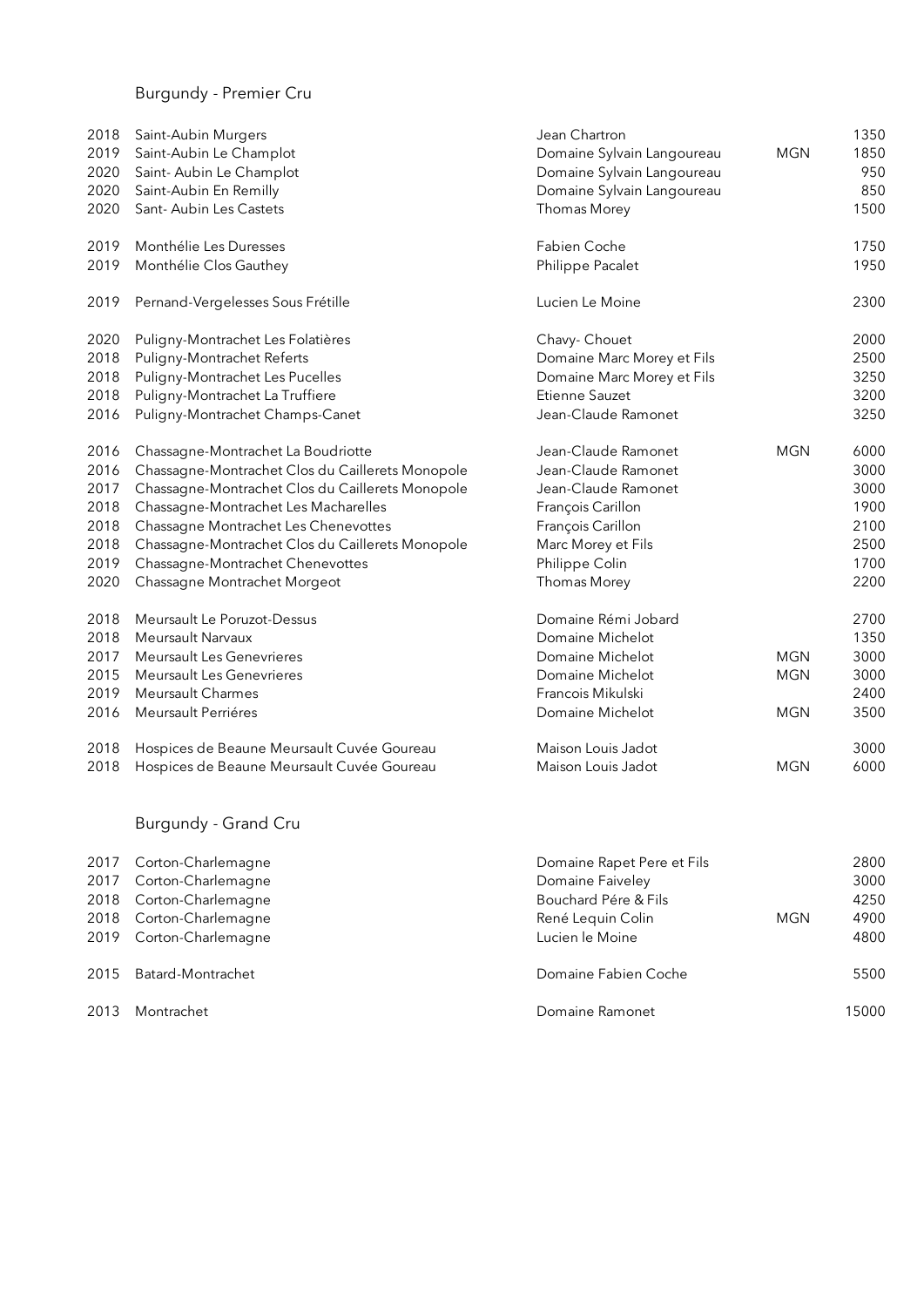### White - France - Bordeaux

| 2020 Clos des Lunes Lune d'Argent | Dom. De Chevalier    | 700  |
|-----------------------------------|----------------------|------|
| 1995 Pessac-Leognan               | Château Pape Clément | 2395 |
| 2008 Pavillion Blanc              | Château Margaux      | 2395 |

### White - France - Alsace

| 2017 | Riesling                       | F.E. Trimbach          | 600  |
|------|--------------------------------|------------------------|------|
| 2009 | Riesling Clos Sainte Hune      | F.E. Trimbach          | 2400 |
| 2008 | Riesling Clos Sainte Hune      | F.E. Trimbach          | 2400 |
| 2006 | Riesling Clos Sainte Hune      | F.E. Trimbach          | 2400 |
|      |                                |                        |      |
| 2012 | Pinot Gris Kirch de Barr       | Lucas et Andre Rieffel | 750  |
| 2014 | Pinot Gris Rotenberg           | Domaine Zind-Humbrecht | 1050 |
|      |                                |                        |      |
| 2018 | Riesling Roche Calcaire        | Domaine Zind-Humbrecht | 700  |
| 2018 | Schlossberg Riesling Grand Cru | Domaine Weinbach       | 1300 |
|      |                                |                        |      |
| 2014 | Schlossberg Riesling Grand Cru | Domaine Weinbach       | 1150 |

### White - France - Loire

| 2019 | Vin Blanc                                | Clos du tue Buef        | 800  |
|------|------------------------------------------|-------------------------|------|
| 2018 | Terre de l'Élu Bastingage                | Clos De l'Elu           | 950  |
| 2019 | Sancerre                                 | Domaine Vacheron        | 900  |
| 2019 | Sancerre Les Romains                     | Domaine Vacheron        | 1150 |
| 2020 | Pouilly Fume Cuvée Silex                 | Domaine de la Loge      | 650  |
| 2015 | Silex                                    | Domaine Didier Dageneau | 1750 |
| 2019 | Savennières Le Vieux Clos                | Nicolas Joly            | 1300 |
| 2019 | Savennières Clos de la Coulée de Serrant | Nicolas Joly            | 2000 |
| 2007 | Savennières Clos de la Bergerie          | Nicolas Joly            | 2200 |

### White - France - Rhône

| 2017 Saint-Péray Roussane                    | Domaine du Tunnel  | 600  |
|----------------------------------------------|--------------------|------|
| 2017 Saint-Péray Les Tanneurs                | M. Chapoutier      | 700  |
| 2017 Saint-Péray Lieu-dit Hongerie           | M. Chapoutier      | 995  |
| 2016 Saint-Joseph Deschants Blanc            | M. Chapoutier      | 750  |
| 2016 Condrieu Invitare                       | M. Chapoutier      | 1150 |
| 2015 Hermitage Blanc Chevalier de Sterimberg | Paul Jaboulet Aine | 1350 |

### White - France - Savoie

| 2020 Silice Blanc - Vin des Allobroges | Maison des Ardoisières | 650 |
|----------------------------------------|------------------------|-----|
|----------------------------------------|------------------------|-----|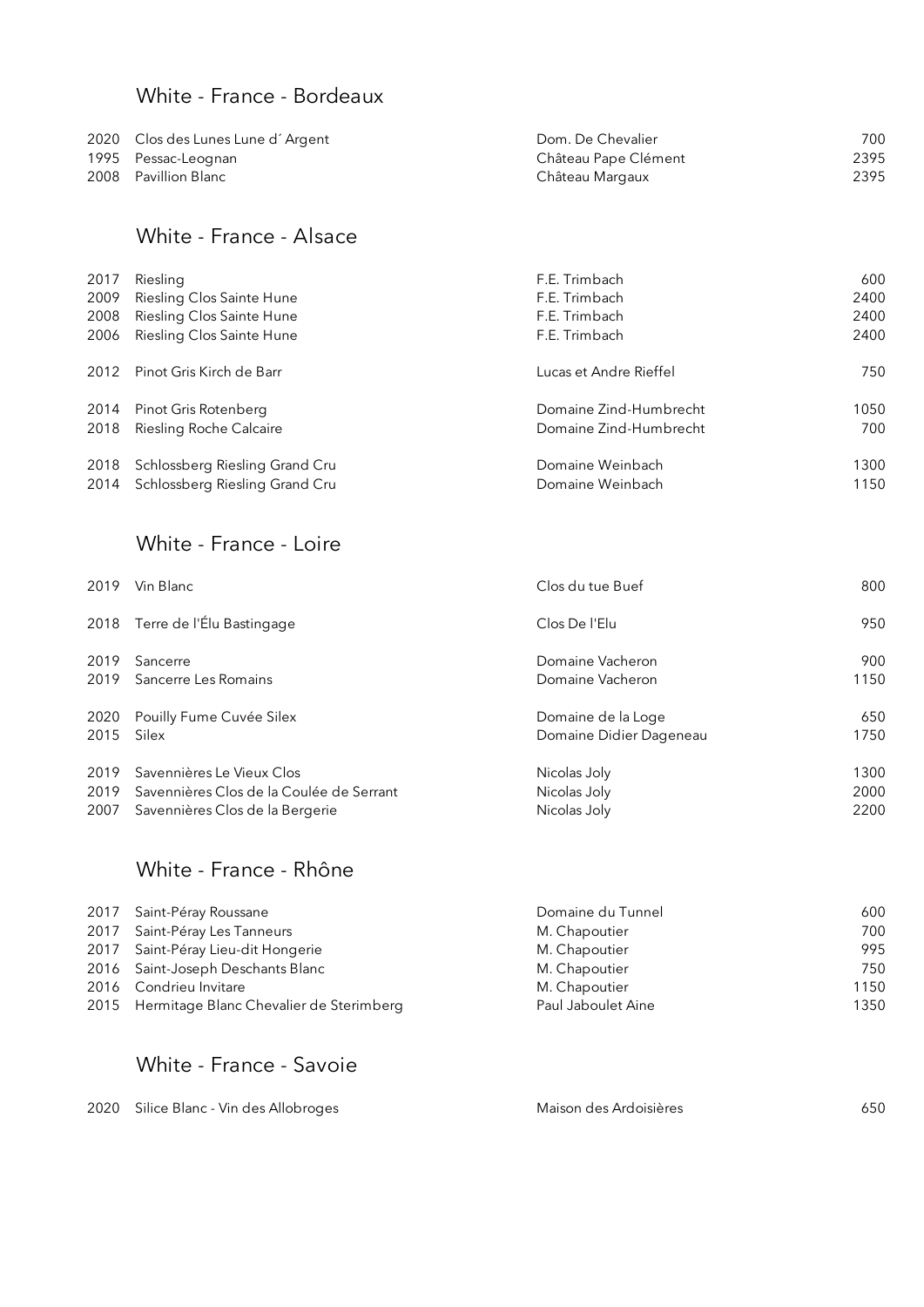### White - France - Jura

| 2017 | Côte du Jura                        | Cave Jean Bourdy                 | 800  |
|------|-------------------------------------|----------------------------------|------|
| 2018 | Beaumont                            | Francois Rousset-Martin          | 1300 |
| 2018 | Gravières                           | Francois Rousset-Martin          | 1300 |
|      | 2014 Fleur de Savagnin              | Domaine de la Tournelle          | 875  |
|      | 2018 Fleur de Savagnin              | Domaine de la Tournelle          | 1300 |
|      | 2017 Corvées sous Churon Chardonnay | Domaine de la Tournelle          | 1150 |
|      | 2018 Cul du Brey Blanc              | Domaine de la Tournelle          | 1150 |
| 2012 | Vin Jaune                           | Domaine de la Tournelle          | 2000 |
| 2020 | Patchwork Chardonnay                | Domaine André et Mireille Tissot | 1000 |
| 2014 | Amphore Savagnin                    | Domaine André et Mireille Tissot | 1100 |
|      | 2018 Côte du Jura Blanc             | Saint Pierre                     | 900  |
|      | 2018 Arbois Savagnin Autrement      | Saint Pierre                     | 1400 |

# White - Germany - Mosel

| 2015 | Ungsberg Riesling - Mosel Germany          | Richard Böcking      |            | 800   |
|------|--------------------------------------------|----------------------|------------|-------|
| 2012 | Juffer Sonnenuhr Riesling Spätlese         | Schloss Lieser       |            | 650   |
| 2012 | Niederberg Helden Riesling Spätlese        | Schloss Lieser       |            | 650   |
| 2005 | Graacher Himmelreich Riesling Auslese      | Willi Schaefer       |            | 1500  |
| 2015 | Bockstein Ockfen Riesling Kabinett         | St. Urbans-Hof       |            | 550   |
| 2015 | Bockstein Ockfen Riesling Kabinett         | St. Urbans-Hof       | <b>MGN</b> | 1050  |
| 2014 | Piesporter Goldtröpfchen Riesling Kabinett | St. Urbans-Hof       |            | 900   |
| 2008 | Piesporter Goldtröpfchen Riesling Spätlese | St. Urbans-Hof       |            | 900   |
| 2014 | Trittenheimer Aphoteke Riesling GG         | Grans-Fassian        |            | 950   |
| 2007 | Piesporter Goldtröpchen Riesling Spätlese  | Grans-Fassian        |            | 695   |
| 2017 | Zeltinger Sonnenuhr Riesling Spätlese      | Joh. Jos Prüm        |            | 745   |
| 2018 | Graacher Himmelreich Riesling Auslese GK   | Joh. Jos Prüm        |            | 1650  |
| 2015 | Wehlener Sonnenuhr Riesling Auslese GK     | Joh. Jos Prüm        |            | 1600  |
| 2012 | Ürziger Würzgarten Riesling Spätlese       | Jos. Christoffel Jr. |            | 650   |
| 2012 | Ürziger Würzgarten Riesling Auslese *** GK | Jos. Christoffel Jr. |            | 895   |
| 2002 | Ürziger Würzgarten Riesling Auslese ***    | Jos. Christoffel Jr. |            | 650   |
| 2001 | Ürziger Würzgarten Riesling Auslese ***    | Jos. Christoffel Jr. |            | 650   |
| 1999 | Ürziger Würzgarten Riesling Auslese ***    | Jos. Christoffel Jr. |            | 750   |
| 1988 | Wehlener Sonnenuhr Auslese ***             | Jos. Christoffel Jr. |            | 1095  |
| 2012 | Erdener Prâlat Riesling Auslese *** GK     | Jos. Christoffel Jr. |            | 895   |
| 2010 | Erdener Prâlat Riesling Auslese *** GK     | Jos. Christoffel Jr. |            | 895   |
| 1975 | Erdener Treppchen Riesling Auslese         | Jos. Christoffel Jr. |            | 1995  |
| 2014 | Scharzhof Riesling QBA                     | Egon Müller          |            | 1200  |
| 2020 | Scharzhof Riesling QBA                     | Egon Müller          |            | 1500  |
| 2014 | Scharzhofberger Riesling Kabinett          | Egon Müller          |            | 1600  |
| 2014 | Scharzhofberger Riesling Kabinett          | Egon Müller          | <b>MGN</b> | 3000  |
| 2013 | Scharzhofberger Riesling Kabinett          | Egon Müller          |            | 1600  |
| 2020 | Scharzhofberger Riesling Kabinett          | Egon Müller          |            | 2900  |
| 2014 | Scharzhofberger Riesling Spätlese          | Egon Müller          |            | 2800  |
| 2013 | Scharzhofberger Riesling Spätlese          | Egon Müller          |            | 2800  |
| 2012 | Scharzhofberger Riesling Spätlese          | Egon Müller          |            | 3300  |
| 2014 | Scharzhofberger Riesling Auslese           | Egon Müller          | Half       | 3600  |
| 2012 | Scharzhofberger Riesling Auslese GK        | Egon Müller          | Half       | 9000  |
| 2020 | Scharzhofberger Riesling Auslese           | Egon Müller          |            | 15000 |
| 2014 | Shieferterrassen Riesling                  | Heymann-Löwenstein   | <b>MGN</b> | 1400  |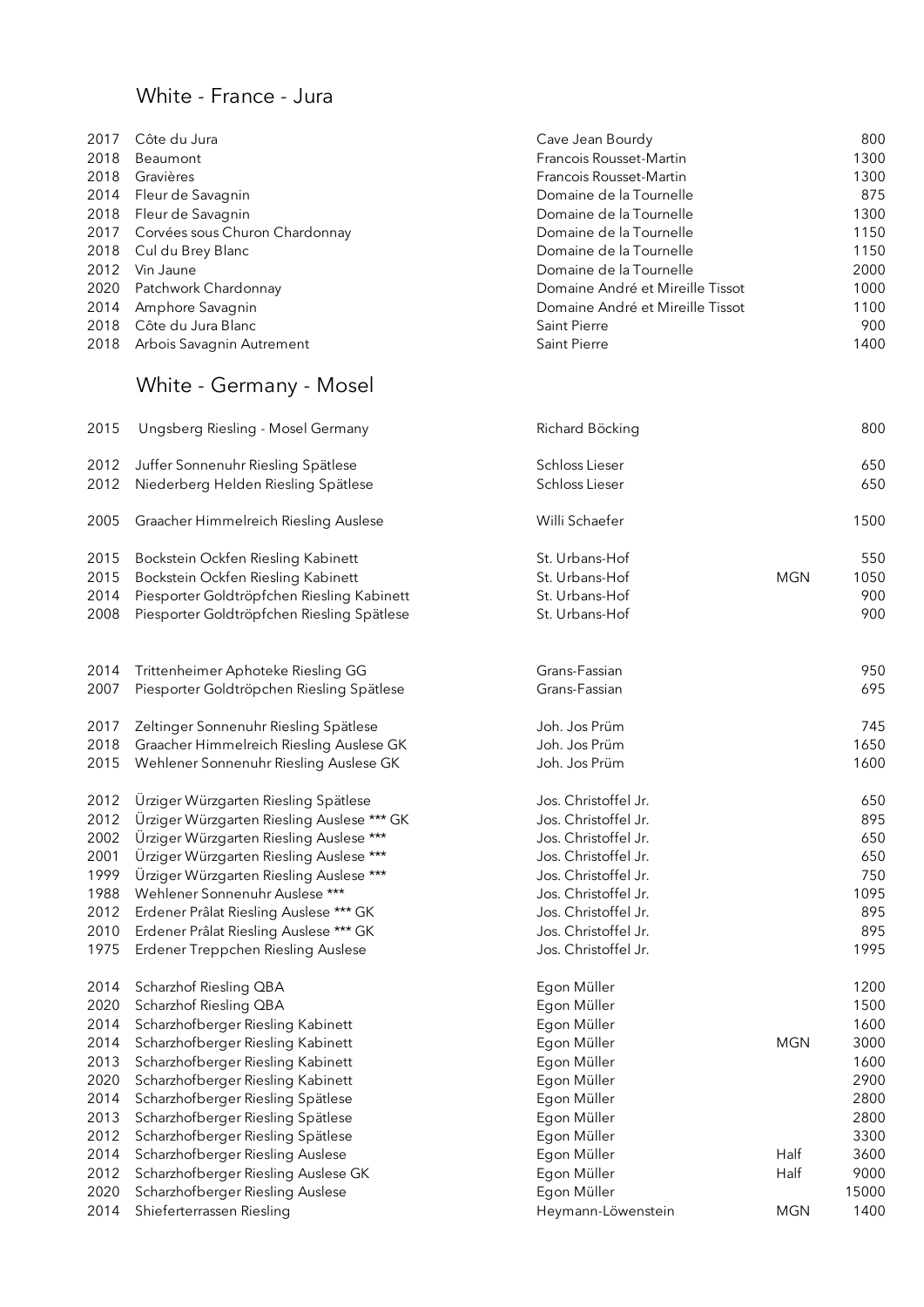### White - Germany - Rheinhessen

| 2017 | Pettenthal Riesling Kabinett             | Schätzel      |            | 1350 |
|------|------------------------------------------|---------------|------------|------|
| 2013 | Pettenthal Riesling Spätlese             | Schätzel      | <b>MGN</b> | 2750 |
| 2002 | Dalsheimer Hubacker Riesling Auslese *** | Keller        | Half       | 1600 |
| 2020 | <b>Riesling Reserve</b>                  | Winhaus Immel |            | 650  |
| 2012 | Kirchspiel Riesling                      | Dreissigacker |            | 950  |
| 2002 | Nackenheim Rothenberg Riesling Auslese   | Gunderloch    |            | 800  |
| 2019 | Adams Kaliber 25 Chardonnay              | Adams Wein    |            | 1000 |
| 2020 | Silvaner Trocken                         | Heiligenblut  |            | 590  |
| 2020 | Weinheimer Riesling Melaphyr             | Heiligenblut  |            | 690  |
| 2019 | Weinheimer Riesling Kabinett             | Heiligenblut  |            | 600  |
| 2019 | Heiliger Blutberg Kabinett               | Heiligenblut  |            | 800  |
| 2019 | Heiliger Blutberg Riesling Trocken       | Heiligenblut  |            | 1100 |
|      |                                          |               |            |      |

### White - Germany - Rheingau

| 2019 Berg Rottland Riesling             | Georg Breuer         | 1250 |
|-----------------------------------------|----------------------|------|
| 2019 Berg Schlossberg Riesling          | Georg Breuer         | 1800 |
| 2018 Nonnenberg Riesling Monopole       | Georg Breuer         | 1600 |
| 2009 Silberlack Riesling Erstes Gewächs | Schloss Johannisberg | 2500 |

### White - Germany - Pfalz

| 2016 | Grainhübel Riesling GG                      | Von Winning     | 950  |
|------|---------------------------------------------|-----------------|------|
| 2017 | Kalkofen Riesling GG                        | Von Winning     | 900  |
| 2018 | Köninsbacher Ölberg Riesling GG             | A. Christmann   | 800  |
| 2020 | Wachenheimer Riesling Buntsandstein Trocken | Georg Mosbacher | 690  |
| 2017 | Ungeheuer Riesling GG                       | Georg Mosbacher | 950  |
| 2019 | <b>Ungeheuer Riesling GG</b>                | Georg Mosbacher | 900  |
| 2020 | Ungeheuer Riesling GG                       | Georg Mosbacher | 990  |
|      | 2020 Pechstein Riesling GG                  | Georg Mosbacher | 1000 |
|      | 2018 Jesuitengarten Riesling GG             | Acham-Magin     | 950  |
| 2020 | Jesuitengarten Riesling GG                  | Acham-Magin     | 1100 |
| 2016 | Wongraven Morgenstern Riesling Black Label  | Wongraven       | 1095 |

### White - Austria

|      | 2019 Grüner Veltliner Senftenberger "Freiheit" - Kremstal                        | Proidl                         | 575         |
|------|----------------------------------------------------------------------------------|--------------------------------|-------------|
|      | 2015 Riesling Steinmassl - Niederösterreich                                      | Fred Loimer                    | 900         |
| 2017 | Riesling Loibner Smaragd - Wachau<br>2017 Riesling Ried Loibner Smaragd - Wachau | Weingut Knoll<br>Weingut Knoll | 995<br>1150 |

### White- Italy

| 2020 | 2019 Soave Classico - Veneto          | Pieropan         | 575 |
|------|---------------------------------------|------------------|-----|
|      | Soave Classico Calvarino - Veneto     | Pieropan         | 800 |
|      | 2019 Soave Classico La Rocca - Veneto | Pieropan         | 900 |
| 2018 | 2019 Pino Grigio - Alto Adige         | Köfererhof       | 850 |
|      | 2019 Kerner - Alto Adige              | Köfererhof       | 850 |
|      | Roero Arneis - Piemonte               | Giovanni Almondo | 595 |
|      | 2020 Solosole Vermentino - Toscana    | Poggio Al Tesoro | 650 |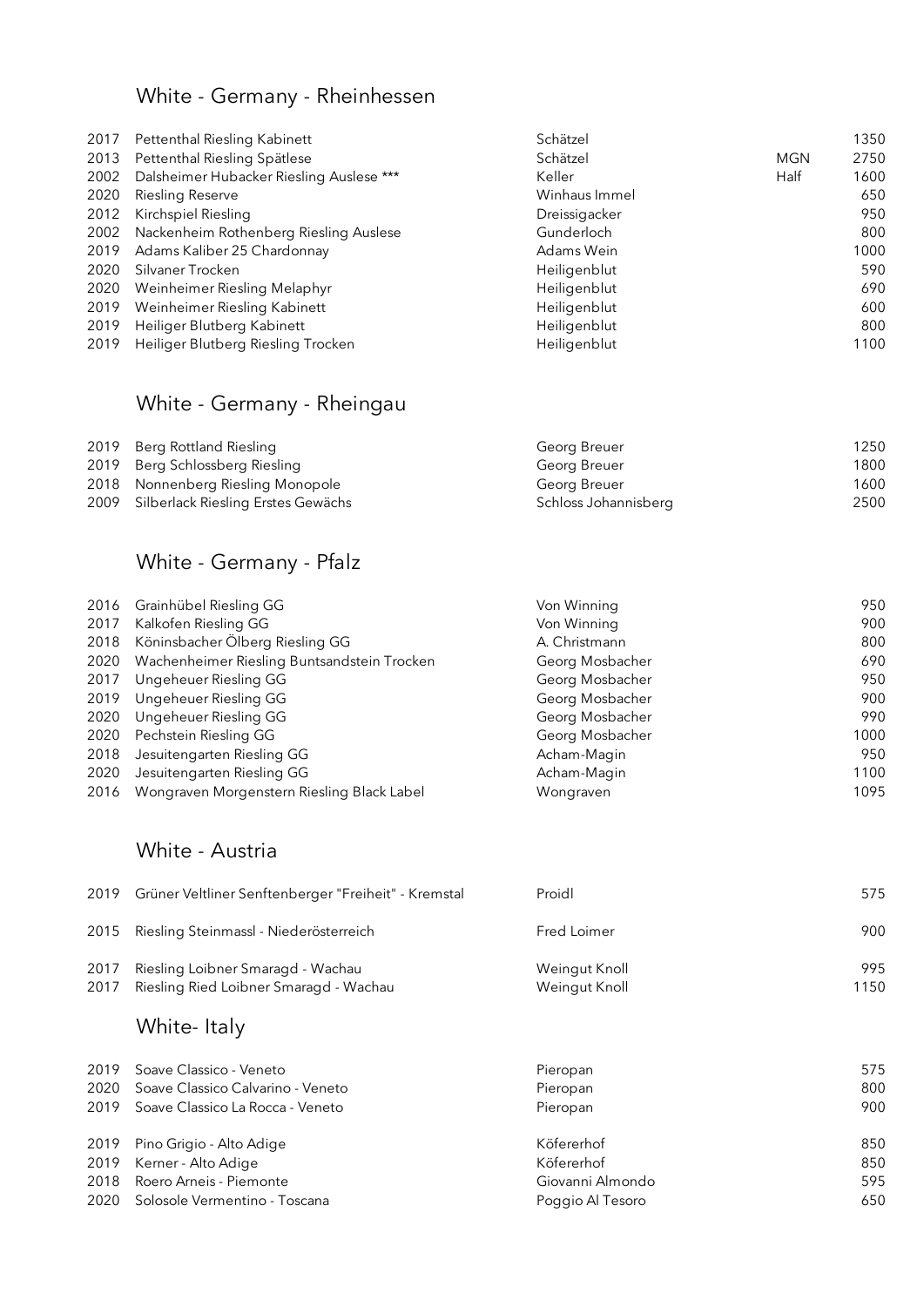# White - Spain

| 2019 Flor de Vetus Verdejo - Rueda | Bodega Vetus     | 485 |
|------------------------------------|------------------|-----|
| 2020 Albariño - Rias Baixas        | Lagar de Costa   | 650 |
| 2014 Terra de Cuques - Priorat     | Terroir al Limit | 850 |
| 2012 Pedra de Guix - Priorat       | Terroir al Limit | 885 |
| 2020 Muskat Dálexandria            | Partida Creus    | 800 |
|                                    |                  |     |

# White - Portugal

| 2013 Buçaco Branco Reservado - Dão | Alexandre d'Almeida | 1200 |
|------------------------------------|---------------------|------|
|                                    |                     |      |

### White - USA

| 2017 | Jurassic Park Vineyard Chenin Blanc - Santa Ynes Valley      | <b>Birichino</b> | 750  |
|------|--------------------------------------------------------------|------------------|------|
| 2020 | Chardonnay - Santa Barbara                                   | Sandhi Wines     | 850  |
| 2019 | St. Rita Hills Chardonnay - Santa Barbara                    | Sandhi Wines     | 1150 |
| 2019 | Sanford & Benedict Chardonnay - STA. Rita Hills              | Sandhi Wines     | 1750 |
| 2018 | Seabold Olson Vineyard Chardonnay - Monterey County          | Seabold Cellars  | 950  |
| 2019 | St. Rita Hills Chardonnay - Santa Rita Ranch - Santa Barbara | Whitcraft        | 1350 |
| 2018 | St. Rita Hills Chardonnay - Pence Ranch - Santa Barbara      | Whitcraft        | 1200 |
| 2019 | Les Noisetiers Chardonnay - Sonoma Coast                     | Kistler          | 1900 |
| 2018 | Les Noisetiers Chardonnay - Sonoma Coast                     | Kistler          | 1700 |

### White - Argentina

|  | 2019 Alta Chardonnay | Catena Zapata | 800 |
|--|----------------------|---------------|-----|
|--|----------------------|---------------|-----|

### White - South Africa

| 2017 | Skerpionen - Swartland           | The Sadie Family | 975  |
|------|----------------------------------|------------------|------|
| 2020 | Skerpionen - Swartland           | The Sadie Family | 1350 |
|      | 2016 Palladius - Coastal Region  | The Sadie Family | 1700 |
|      | 2019 Palladius - Coastal Region  | The Sadie Family | 2200 |
| 2017 | Kokerboom - Olifantsriver        | The Sadie Family | 1050 |
|      | 2020 Skurfberg-Swartland         | The Sadie Family | 1350 |
|      | 2020 T Voetpad- Swartland        | The Sadie Family | 1450 |
| 2020 | Mev. Kirsten - Stellenbosch      | The Sadie Family | 2850 |
| 2017 | Mev. Kirsten - Stellenbosch      | The Sadie Family | 1950 |
| 2015 | Mev. Kirsten - Stellenbosch      | The Sadie Family | 1900 |
|      | 2014 Mev. Kirsten - Stellenbosch | The Sadie Family | 1950 |

### White - Australia

| 2012 | Yattarna      | Penfolds | 3000 |
|------|---------------|----------|------|
|      | 2013 Yattarna | Penfolds | 3000 |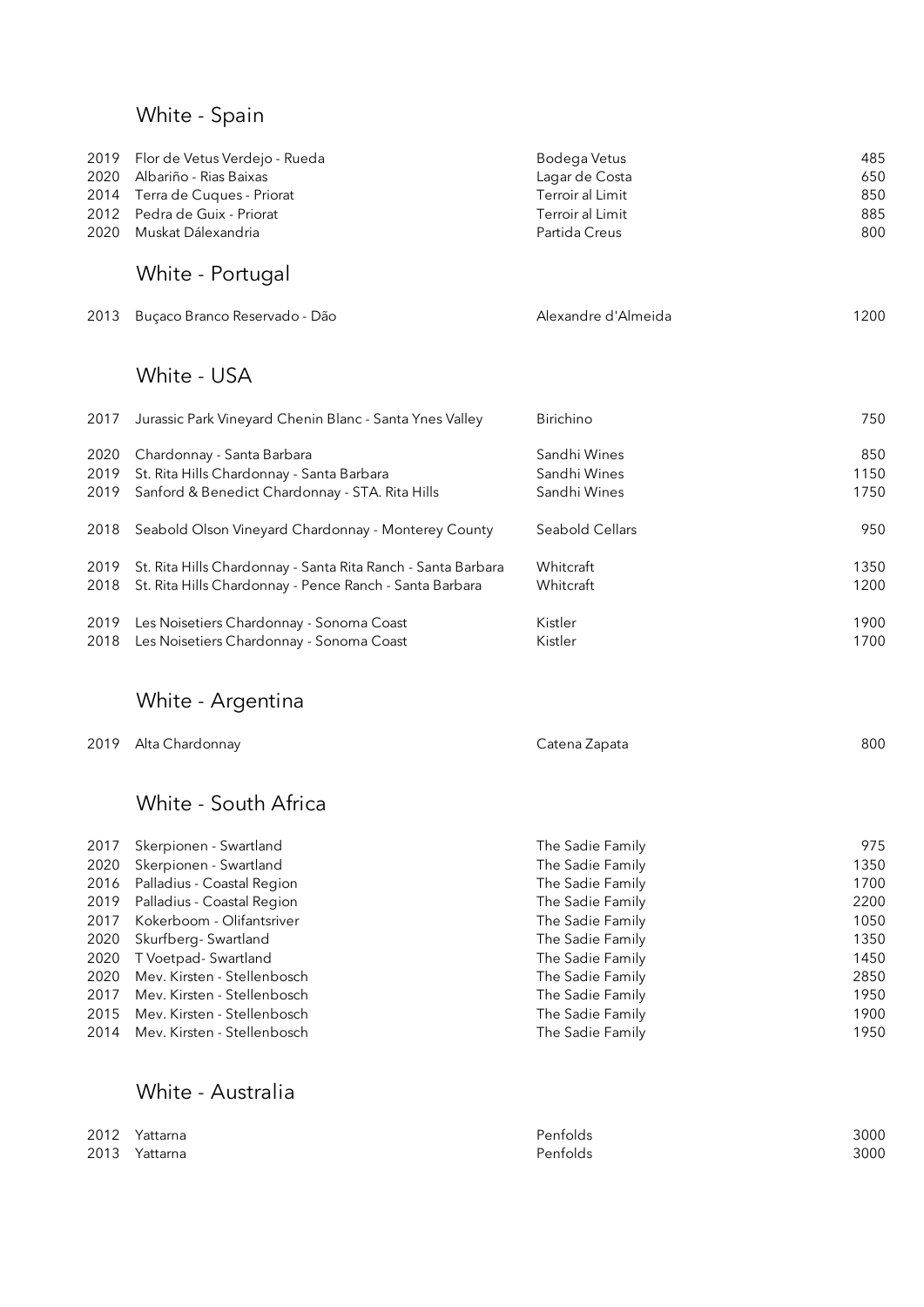### Red - France - Bordeaux

| 2016 | Médoc                           | Château La Pirouette          | 600   |
|------|---------------------------------|-------------------------------|-------|
| 2015 | Moulis                          | Château Chasse-Spleen         | 1150  |
| 2011 | Côte de Bourg                   | Roc de Cambes                 | 1295  |
| 2019 | Saint-Emilion                   | Château Coutet                | 850   |
| 2015 | Saint-Emilion Cuvée Demoiselles | Château Coutet                | 1750  |
| 2016 | Saint-Emilion Cuvée Demoiselles | Château Coutet                | 1800  |
| 2016 | Saint-Emilion                   | Château Rocheyron             | 2000  |
| 2016 | Saint-Emilion                   | Château Canon                 | 3500  |
| 2011 | Saint-Emilion                   | Château Canon                 | 3000  |
| 2006 | Saint-Emilion                   | Château Canon                 | 2500  |
| 2005 | Saint-Emilion                   | Château Pavie                 | 15000 |
| 2015 | Saint-Emilion                   | Château Cheval Blanc          | 16000 |
| 2011 | Pomerol                         | Château Lafleur               | 6500  |
| 2015 | Pessac Leognan                  | Château Haut-Brion            | 10500 |
| 2008 | Pessac Leognan                  | Château Haut-Brion            | 5200  |
| 2006 | Pessac Leognan                  | Château Haut-Brion            | 5800  |
| 2008 | Pessac Leognan                  | Le Clarence de Haut-Brion     | 1795  |
| 2015 | Pessac Leognan                  | Château La Mission Haut-Brion | 9000  |
| 2010 | Pessac Leognan                  | Château La Mission Haut-Brion | 6500  |
| 2009 | Pessac Leognan                  | Château La Mission Haut-Brion | 5900  |
| 2008 | Pessac Leognan                  | Château La Mission Haut-Brion | 3900  |
| 2006 | Pessac Leognan                  | Château La Mission Haut-Brion | 4500  |
| 2000 | Pessac Leognan                  | Château La Mission Haut-Brion | 5900  |
| 2012 | Margaux                         | Château Palmer                | 6000  |
| 2011 | Margaux                         | Château Palmer                | 5500  |
| 1995 | Margaux                         | Château Palmer                | 5500  |
| 2008 | Margaux                         | Château Margaux               | 5200  |
| 2007 | Margaux                         | Château Margaux               | 4200  |
| 1999 | Margaux                         | Château Margaux               | 5900  |
| 1995 | Margaux                         | Château Margaux               | 7900  |
| 2007 | Pauillac                        | Château Pontet-Canet          | 2300  |
| 2008 | Pauillac                        | Château Latour                | 5200  |
| 2015 | Pauillac                        | Château Mouton Rothschild     | 11000 |
| 2008 | Pauillac                        | Château Mouton Rothschild     | 5200  |
| 2007 | Pauillac                        | Château Mouton Rothschild     | 4200  |
| 2011 | Saint-Estèphe Pagodes de Cos    | Cos d'Estournel               | 2000  |
| 2010 | Saint Julien                    | Chateau Lagrange              | 2200  |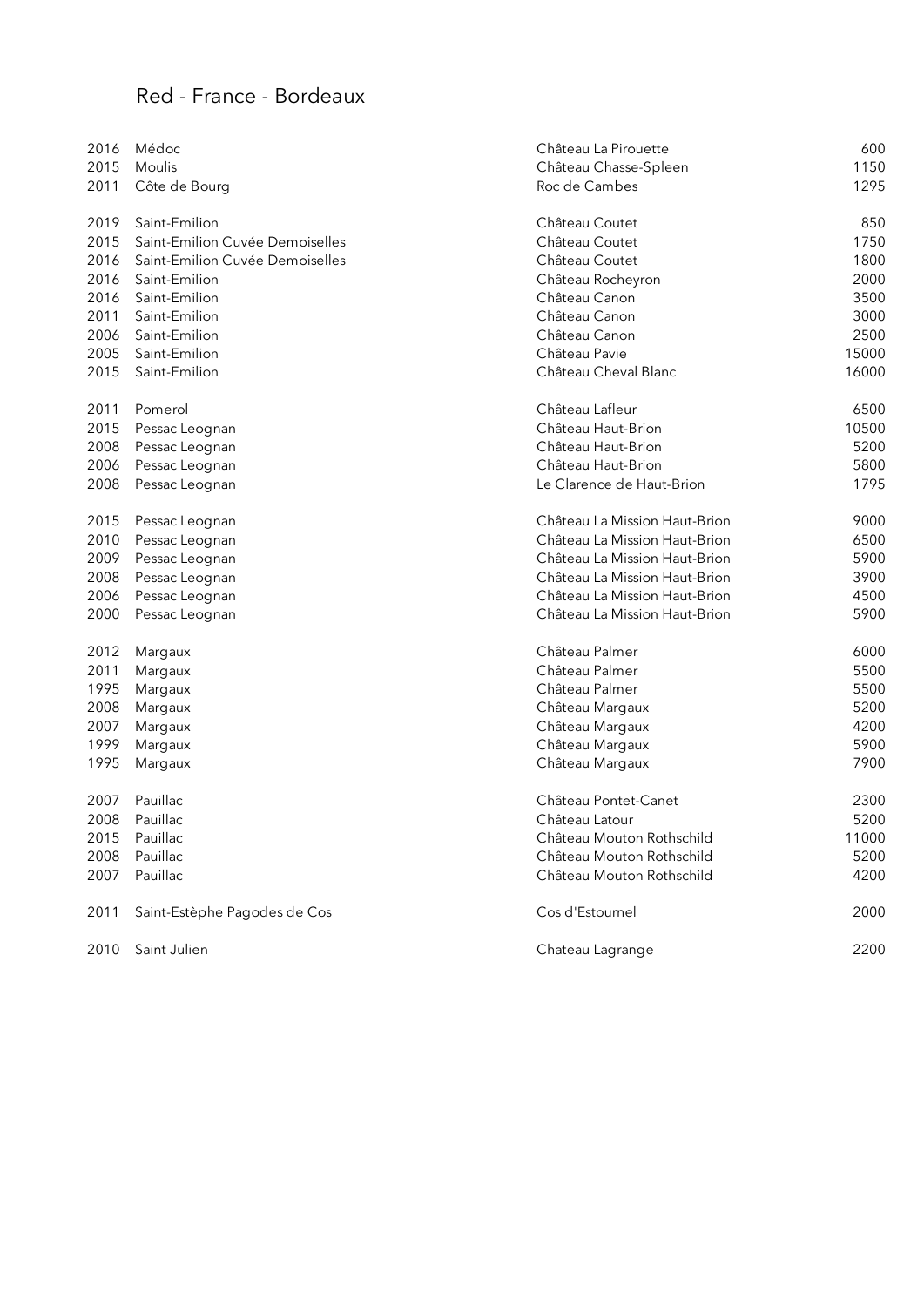# Red - France - Burgundy

| 2020 Bourgogne Rouge                         | Le Chai de la Louve | 650  |
|----------------------------------------------|---------------------|------|
| 2020 Bourgogne Passetougrain "Aux Poirelots" | Hubert Lignier      | 1100 |
| 2020 Bourgogne Rouge "Grand Chaliot"         | Hubert Lignier      | 1150 |
| 2018 Coteaux Bourguignongs Pansée Sauvage    | Domaine Dame Jeanne | 890  |
| 2018 Côte Chalonnaise La Fortune             | Domaine de Villaine | 950  |

### Burgundy - Village

| 2014 | Pommard                              | Domaine Nicolas Rossignol | 1400 |
|------|--------------------------------------|---------------------------|------|
| 2019 | Gevrey - Chambertin                  | Philippe Pacalet          | 2000 |
| 2013 | Gevrey-Chambertin Vieilles Vignes    | Dugat-Py                  | 1900 |
| 2005 | Gevrey-Chambertin Vieilles Vignes    | Sérafin Pére              | 2700 |
| 2004 | Gevrey-Chambertin Vieilles Vignes    | Sérafin Pére              | 2295 |
| 2018 | Chambolle-Musigny Vieilles Vignes    | Hudelot-Baillet           | 1600 |
| 2019 | Chambolle-Musigny Vieilles Vignes    | Hudelot-Baillet           | 1700 |
| 2019 | Chambolle-Musigny                    | Jean Jacques Confuron     | 1900 |
| 2015 | Vosne-Romanée Les Quartiers de Nuits | Domaine de Bellene        | 1500 |
| 2018 | Vosne-Romanée                        | Domaine Jean Grivot       | 1850 |
| 2019 | Vosne-Romanée                        | Philippe Pacalet          | 3300 |
| 2017 | Nuits-Saint-Georges                  | Domaine Lecheneaut        | 1700 |
| 2018 | Nuits-Saint-Georges                  | Domaine Lecheneaut        | 1700 |
| 2019 | Nuits-Saint-Georges                  | Philippe Pacalet          | 2100 |
| 2015 | Nuits-Saint-Georges Vieilles Vignes  | Domaine de Bellene        | 1450 |
| 2018 | Morey Saint Denis                    | Domaine Lecheneaut        | 1700 |
| 2019 | Ladoix Rouge                         | Philippe Pacalet          | 1700 |
| 2015 | Ladoix Le Claud                      | Domaine Prieure Roch      | 2000 |

### Burgundy - Premier Cru

| 2017 | Monthélie Les Vignes-Rondes      | Domaine Rémi Jobard     | 1350 |
|------|----------------------------------|-------------------------|------|
| 2018 | Beaune Célèbration               | Maison Louis Jadot      | 1300 |
| 2017 | Savigny-Les-Beaune La Dominode   | Maison Harbour          | 1350 |
| 2013 | Pommard Les Pézerolles           | Domaine de Montille     | 1900 |
| 2019 | Pommard "Les Chanlins"           | Hubert Lignier          | 2150 |
| 2017 | Gevrey-Chambertin Saint-Jaques   | Domaine Faiveley        | 1800 |
| 2017 | Gevrey-Chambertin Les Cazetiers  | Domaine Faiveley        | 1900 |
| 2019 | Gevrey-Chambertin Aux Combottes  | Lucien Le Moine         | 3200 |
| 2019 | Gevery-Chambertin "Les Seuvrées" | Hubert Lignier          | 2300 |
| 2019 | Chambolle Muisgny 1er Cru        | Philippe Pacalet        | 3400 |
| 2017 | Chambolle-Musigny Les Noirots    | Domaine Roblot-Marchand | 2500 |
| 2019 | Chambolle-Musigny Les Charmes    | <b>Hudelot Baillet</b>  | 2200 |
| 2017 | Chambolle-Musigny Amoureuses     | Lucien Le Moine         | 7000 |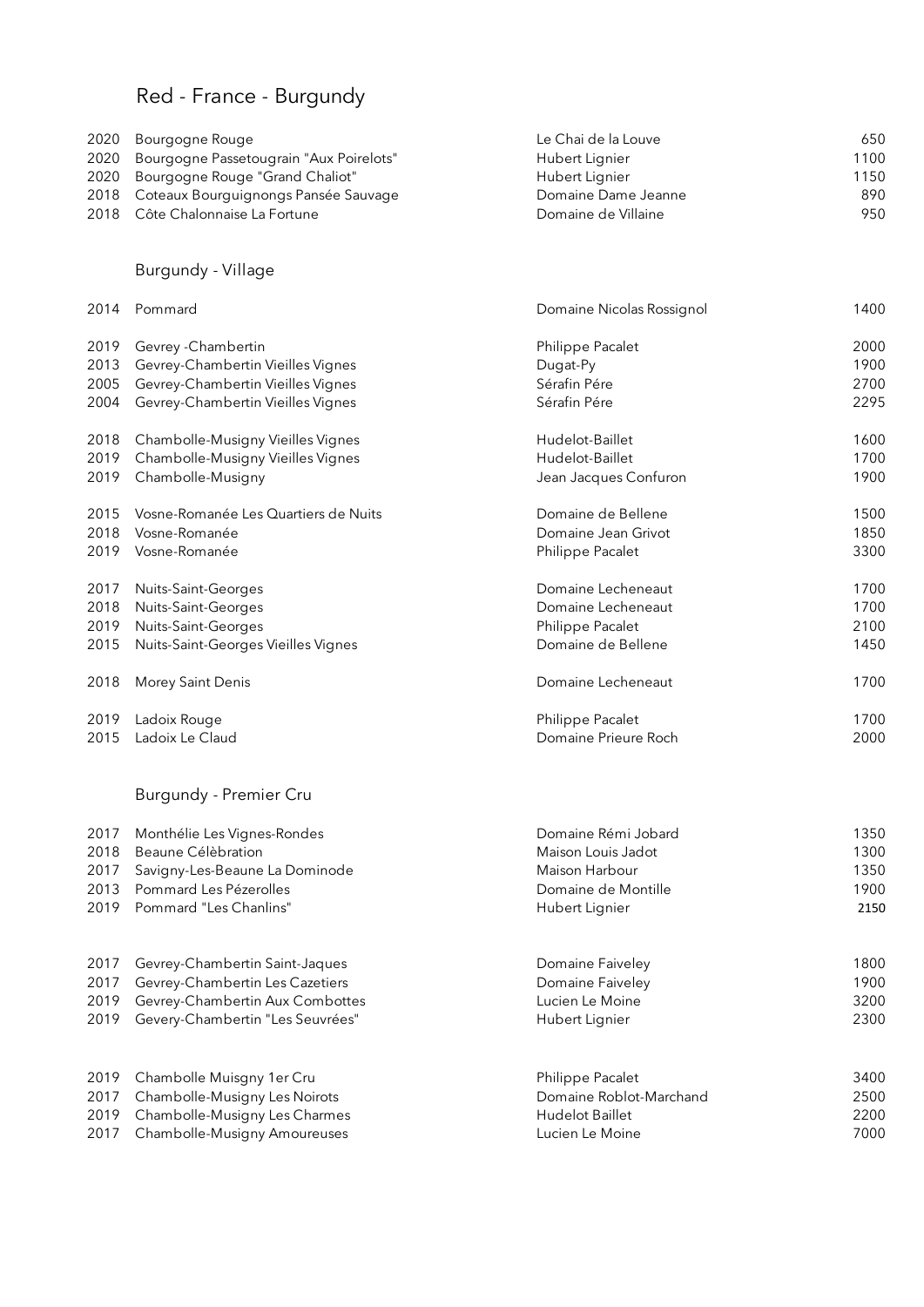### Burgundy - Premier Cru

| 2018 | Morey-Saint-Denis Les Genavriéres               | Lucien Le Moine           | 2600 |
|------|-------------------------------------------------|---------------------------|------|
| 2019 | Morey-Saint-Denis Les Genavriéres               | Lucien Le Moine           | 2750 |
| 2019 | Morey-Saint-Denis Riotte                        | Taupenot-Merme            | 2900 |
| 2019 | Morey-Saint-Denis "Chenevery"                   | Hubert Lignier            | 3350 |
| 2019 | Morey Saint Denis Vieilles Vignes               | Hubert Lignier            | 4500 |
| 2019 | Morey Saint Denis "Les Chaffots"                | Hubert Lignier            | 3500 |
| 2019 | Morey Saint Denis "Trilogie"                    | Hubert Lignier            | 2300 |
| 2019 | Vougeot Les Petit Vougeots                      | Lucien le Moine           | 4000 |
| 2018 | Volnay Santenots-du-Milieu                      | Comtes Lafon              | 3200 |
|      |                                                 |                           |      |
| 2015 | Vosne-Romanée Les Suchot                        | Domaine De Bellene        | 2200 |
| 2014 | Vosne-Romanée "Les Rouges"                      | Domaine Jean Grivot       | 2400 |
| 2015 | Vosne-Romanée "Aux Brûlèes"                     | Domaine Jean Grivot       | 3200 |
| 2015 | Vosne-Romanée "Les Beaux Monts"                 | Domaine Jean Grivot       | 3200 |
| 2014 | Vosne-Romanée Les Suchots                       | Sylvaine Cathiard et Fils | 3600 |
| 2019 | Vosne-Romanée Les Suchots                       | Lucien le Moine           | 4100 |
| 2019 | Nuits-Saint-George Les Saints-George            | Lucien le Moine           | 3250 |
| 2018 | Nuits-Saint-Georges Murgers                     | Hudelot-Noellat           | 3200 |
| 2015 | Nuits-Saint-Georges Premier Cru                 | Domaine Prieure Roch      | 3500 |
| 2015 | Nuits-Saint-Georges Premier Cru Vieilles Vignes | Domaine Prieure Roch      | 4000 |
| 2015 | Nuits-Saint-Georges Clos Des Corvées Monopole   | Domaine Prieure Roch      | 7500 |

### Burgundy - Grand Cru

| 2013 | Mazoyeres-Chambertin    | Dugat-Py                | 4900  |
|------|-------------------------|-------------------------|-------|
| 2019 | Mazoyeres-Chambertin    | Domaine Taupenot-Merme  | 5200  |
| 2013 | Charmes-Chambertin      | Dugat-Py                | 4500  |
| 2019 | Charmes-Chambertin      | Hubert Lignier          | 8000  |
| 2017 | Latricieres-Chambertin  | Domaine Faiveley        | 4000  |
| 2017 | Mazis-Chambertin        | Domaine Faiveley        | 4500  |
| 2017 | Chambertin-Clos de Bèze | Domaine Armand Rousseau | 20000 |
| 2018 | Chambertin-Clos de Bèze | Lucien le Moine         | 9000  |
| 2011 | Clos de la Roche        | Maison Louis Jadot      | 3500  |
| 2008 | Clos de la Roche        | Maison Louis Jadot      | 3500  |
| 2007 | Clos de la Roche        | Maison Louis Jadot      | 3500  |
| 2014 | Clos de la Roche        | Lucien Le Moine         | 4700  |
| 2019 | Clos de la Roche        | Hubert Lignier          | 9000  |
| 2014 | Clos Saint-Denis        | Lucien Le Moine         | 3500  |
| 2019 | Clos Saint-Denis        | Lucien Le Moine         | 5000  |
| 2015 | <b>Bonnes Mares</b>     | Domaine Jean Grivot     | 5000  |
| 2014 | <b>Bonnes Mares</b>     | Domaine Jean Grivot     | 3700  |
| 2014 | <b>Bonnes Mares</b>     | Lucien Le Moine         | 5000  |
| 2009 | Corton-Perrieres        | La Maison Romane        | 1800  |
| 2011 | Corton-Perrieres        | Domaine Michel Julliot  | 3100  |
| 2010 | Corton-Perrieres        | Domaine Michel Julliot  | 3000  |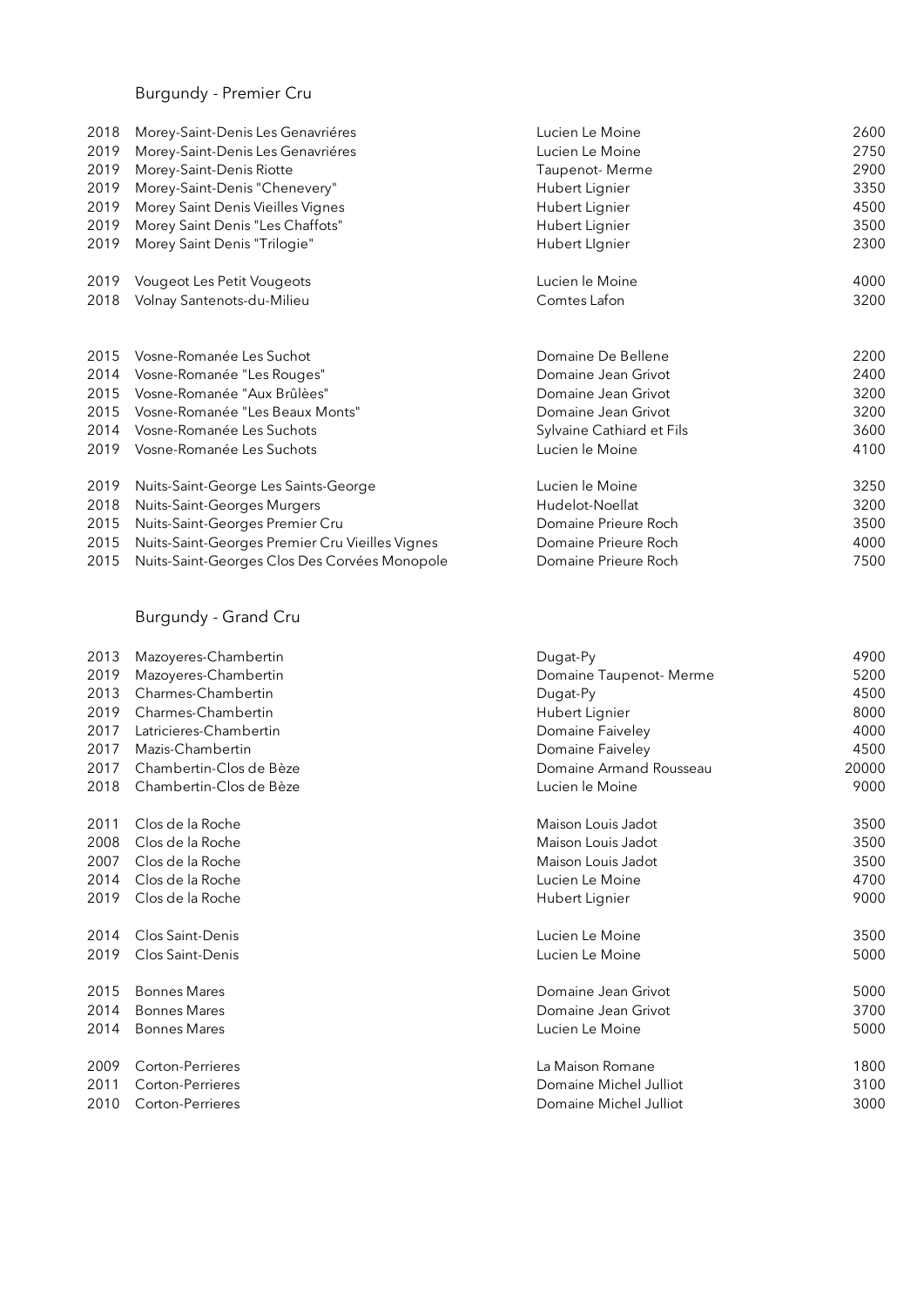#### Burgundy - Grand Cru

| 2007 | Clos de Vougeot        | Maison Louis Jadot          | 2900  |
|------|------------------------|-----------------------------|-------|
| 2013 | Clos de Vougeot        | Maison Louis Jadot          | 2400  |
| 2014 | Clos de Vougeot        | Domaine Jean Grivot         | 3500  |
| 2013 | Clos de Vougeot        | Domaine Jean Grivot         | 3500  |
| 2016 | Clos de Vougeot        | Hudelot-Noellat             | 4000  |
| 2015 | Clos de Vougeot        | Domaine Prieure Roch        | 7000  |
| 2019 | Clos de Vougeot        | Lucien Le Moine             | 6500  |
| 2015 | Romanée-Saint-Vivant   | Maison Roche de Bellene     | 9950  |
| 2017 | Romanée-Saint-Vivant   | Domaine de la Romanée-Conti | 35000 |
| 2015 | Romanée-Saint-Vivant   | Domaine de la Romanée-Conti | 35000 |
| 2014 | Romanée-Saint-Vivant   | Domaine de la Romanée-Conti | 35000 |
| 2013 | Romanée-Saint-Vivant   | Domaine de la Romanée-Conti | 35000 |
| 2011 | Romanée-Saint-Vivant   | Domaine de la Romanée-Conti | 35000 |
| 2016 | Richebourg             | Domaine de la Romanée-Conti | 35000 |
| 2014 | Richebourg             | Domaine de la Romanée-Conti | 35000 |
| 2011 | Richebourg             | Domaine de la Romanée-Conti | 35000 |
|      | Burgundy - Grand Cru   |                             |       |
| 2015 | Echezeaux              | Domaine de la Romanée-Conti | 15000 |
| 2015 | Echezeaux              | Domaine Jean Grivot         | 5000  |
| 2007 | Echezeaux              | Maison Louis Jadot          | 3500  |
| 2008 | Grand Echezeaux        | Maison Louis Jadot          | 5000  |
| 2007 | Grand Echezeaux        | Maison Louis Jadot          | 5000  |
| 2017 | Grand Echezeaux        | Domaine de la Romanée-Conti | 30000 |
| 2015 | Grand Echezeaux        | Domaine de la Romanée-Conti | 30000 |
| 2014 | <b>Grand Echezeaux</b> | Domaine de la Romanée-Conti | 30000 |
| 2013 | Grand Echezeaux        | Domaine de la Romanée-Conti | 30000 |
| 2016 | La Tâche Monopole      | Domaine de la Romanée-Conti | 40000 |
| 2015 | La Tâche Monopole      | Domaine de la Romanée-Conti | 40000 |
| 2014 | La Tâche Monopole      | Domaine de la Romanée-Conti | 40000 |
| 2013 | La Tâche Monopole      | Domaine de la Romanée-Conti | 40000 |
| 2011 | La Tâche Monopole      | Domaine de la Romanée-Conti | 40000 |
| 2010 | La Tâche Monopole      | Domaine de la Romanée-Conti | 40000 |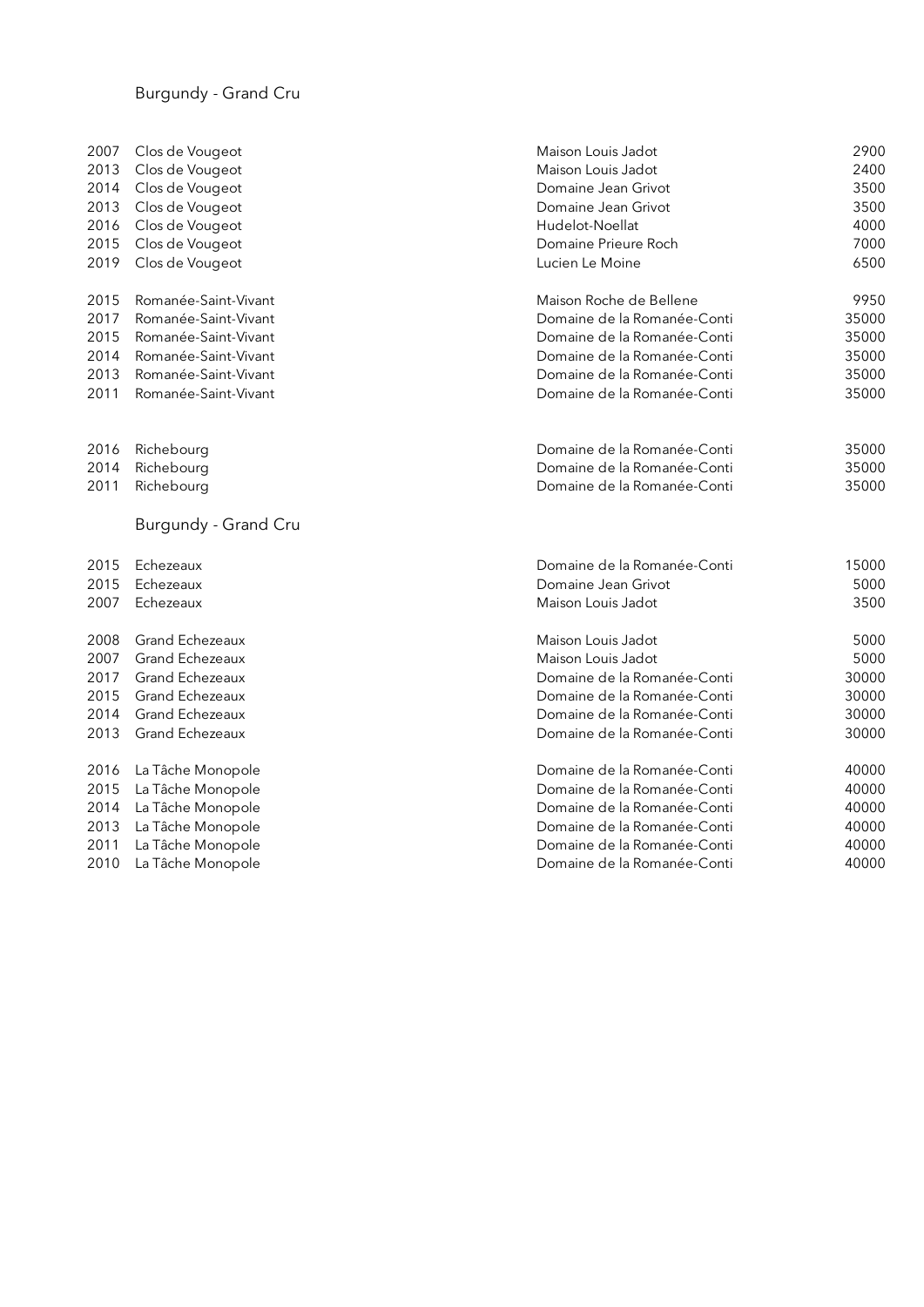# Red - France - Beaujolais

| 2021 | Beaujolais Villages W  | Jean Claude Lapalu    | 650  |
|------|------------------------|-----------------------|------|
| 2021 | Beaujolais Brouilly W  | Jean Claude Lapalu    | 750  |
| 2019 | Saint Amour A La Folie | Arpaye Marc Delienne  | 950  |
| 2020 | Morgon No So2          | Marcel Lapierre       | 1000 |
| 2019 | Greta Carbo Fleurie    | Domaine Marc Delienne | 1150 |

### Red - France - Rhône

| 2017 | La Souteronne                | Hervé Souhaut        |            | 900  |
|------|------------------------------|----------------------|------------|------|
| 2018 | Syrah                        | Hervé Souhaut        |            | 900  |
| 2016 | Côte du Rhône L'Elementaire  | Domaine Gramenon     |            | 750  |
| 2015 | Côte du Rhône La Sagesse     | Domaine Gramenon     |            | 750  |
| 2014 | Côte du Rhône La Papesse     | Domaine Gramenon     |            | 950  |
|      | Côte du Rhône Mon Coeur      | JL Chave Selection   |            | 700  |
| 2017 | Chateauneuf Du Pape          | E. Guigal            |            | 1150 |
| 2020 | Cuvèe Alize                  | Les Deux Cols        |            | 550  |
| 2019 | <b>Trois Terroirs</b>        | Les Deux Cols        |            | 700  |
| 2018 | Crozes-Hermitage Georges     | Domaine Les Bruyères |            | 750  |
| 2019 | Crozes-Hermitage             | Pierre Gaillard      |            | 1100 |
|      | Crozes-Hermitage Guigal      | E. Guigal            |            | 850  |
| 2019 | Saint-Joseph Petit Ours D86  | Matthieu Barret      |            | 800  |
| 2014 | Saint-Joseph Deschants       | M. Chapoutier        |            | 750  |
| 2018 | Saint-Joseph Sainte Epine    | Hervé Souhaut        |            | 1400 |
| 2015 | Côte-Rotie Reserve           | Stéphane Ogier       |            | 2350 |
| 2014 | Côte-Rotie                   | Domaine Jamet        |            | 2500 |
| 2014 | Côte-Rotie Côte-Brune        | Domaine Jamet        |            | 4500 |
| 2016 | Hermitage                    | Domaine Marc Sorrel  |            | 2000 |
| 2016 | Beaumes-de-Venise Le Paradou | Paul Jaboulet Aine   |            | 575  |
| 2014 | Cornas Vieilles Vignes       | Alan Voge            | <b>MGN</b> | 3500 |

### Red - France - Jura

| 2014 | Trousseau Des Corvées              | Domaine de la Tournelle |            | 795  |
|------|------------------------------------|-------------------------|------------|------|
| 2018 | Trousseau Des Corvées              | Domaine de la Tournelle |            | 1200 |
|      | 2015 Cul du Brey Rouge             | Domaine de la Tournelle |            | 795  |
|      | 2018 Cul du Brey Rouge             | Domaine de la Tournelle |            | 1150 |
| 2018 | L'uva Arbosiana                    | Domaine de la Tournelle |            | 890  |
| 2020 | Côte du Jura Trousseau             | Domaine Saint Pierre    |            | 1100 |
| 2019 | Côte du Jura Trousseau des Corvées | Domaine Saint Pierre    |            | 900  |
| 2019 | Côte du Jura Trousseau des Corvées | Domaine Saint Pierre    | <b>MGN</b> | 1800 |
| 2020 | Côte du Jura Les Gaudrettes        | Domaine Saint Pierre    |            | 1200 |
| 2020 | Arbois Trousseau                   | Domaine Saint Pierre    |            | 1400 |
| 2020 | Arbois Petit Curoulet              | Domaine Saint Pierre    |            | 1400 |
| 2020 | Arbois Les Corvées                 | Domaine Saint Pierre    |            | 1400 |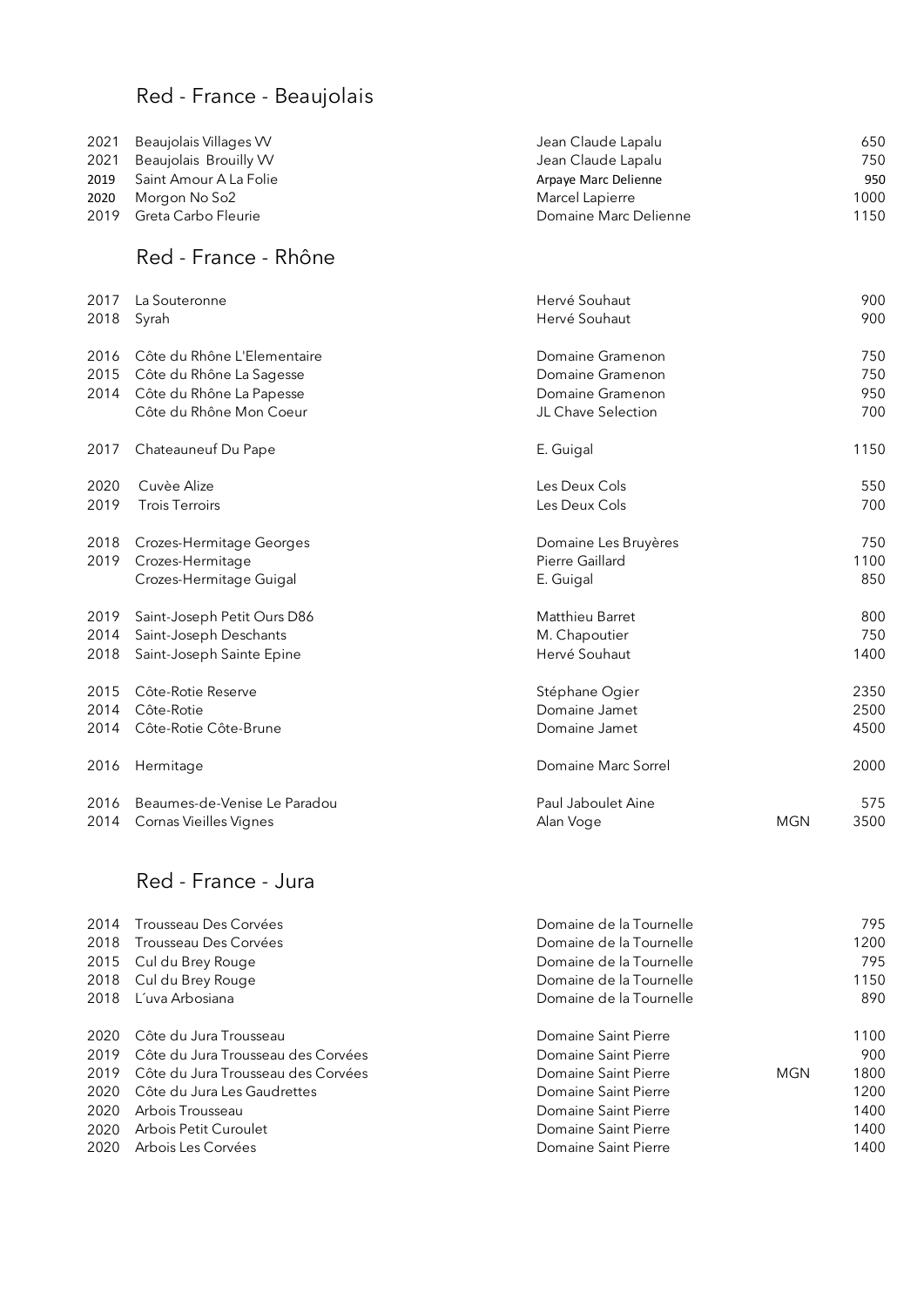### Red - France - Loire

| 2020 Vin Rouge              | Clos du tue Buef | 820 |
|-----------------------------|------------------|-----|
| 2016 Chinon Le Clos Guillot | Bernard Baudry   | 700 |
|                             |                  |     |

### Red - France - Various

| 1997 Madiran           | Château Montus      | 1500 |
|------------------------|---------------------|------|
| 2015 Côtes de Provence | Château des Sarrins | 725  |
| 2017 S17 - Languedoc   | Mazière             | 1200 |

# Red - Italy - Piemonte

| 2018 | Barbera d'Alba Superiore     | Oddero                    | 550  |
|------|------------------------------|---------------------------|------|
| 2019 | Barbera d'Alba               | Osvaldo Viberti           | 650  |
| 2020 | Barbera d'Alba Superiore     | Luigi Pira                | 680  |
| 2019 | Barbera d'Asti Vinory        | Mandragola                | 495  |
| 2017 | Vinory Nizza Saline          | Tenuta il Sogno           | 950  |
| 2016 | Dolcetto d'Alba Colombé      | Renato Ratti              | 495  |
| 2007 | Pertichetta Croatina         | Vigneti Massa             | 595  |
| 2017 | Gattinara                    | Travaglini                | 675  |
| 2019 | Langhe Nebbiolo              | Produttori del Barbaresco | 650  |
| 2003 | Sori Tildin                  | Gaja                      | 4500 |
| 2003 | Sori San Lorenzo             | Gaja                      | 4500 |
|      |                              |                           |      |
| 2015 | Barbaresco Pajé              | Roagna                    | 2400 |
| 2015 | Barbaresco Pajé Vecchie Viti | Roagna                    | 3900 |
| 2017 | Boffa Barbaresco             | Boffa Carlo               | 850  |
| 2018 | Boffa Barbaresco             | Boffa Carlo               | 850  |
| 2018 | Boffa Barbaresco Pajé        | Boffa Carlo               | 950  |

# Red - Italy - Piemonte

| Barbaresco                   | Produttori del Barbaresco | 900  |
|------------------------------|---------------------------|------|
| Barbaresco Riserva Asili     | Produttori del Barbaresco | 1450 |
| Barbaresco Riserva Asili     | Produttori del Barbaresco | 1350 |
| Barbaresco Riserva Asili     | Produttori del Barbaresco | 1250 |
| Barbaresco Riserva Asili     | Produttori del Barbaresco | 1250 |
| Barbaresco Riserva Pajé      | Produttori del Barbaresco | 1250 |
| Barbaresco Riserva Pajé      | Produttori del Barbaresco | 1250 |
| Barbaresco Riserva Montefico | Produttori del Barbaresco | 1250 |
| Barbaresco Riserva Montefico | Produttori del Barbaresco | 1250 |
| Barbaresco Riserva Ovello    | Produttori del Barbaresco | 1450 |
| Barbaresco Riserva Ovello    | Produttori del Barbaresco | 1350 |
| Barbaresco Riserva Ovello    | Produttori del Barbaresco | 1250 |
|                              |                           |      |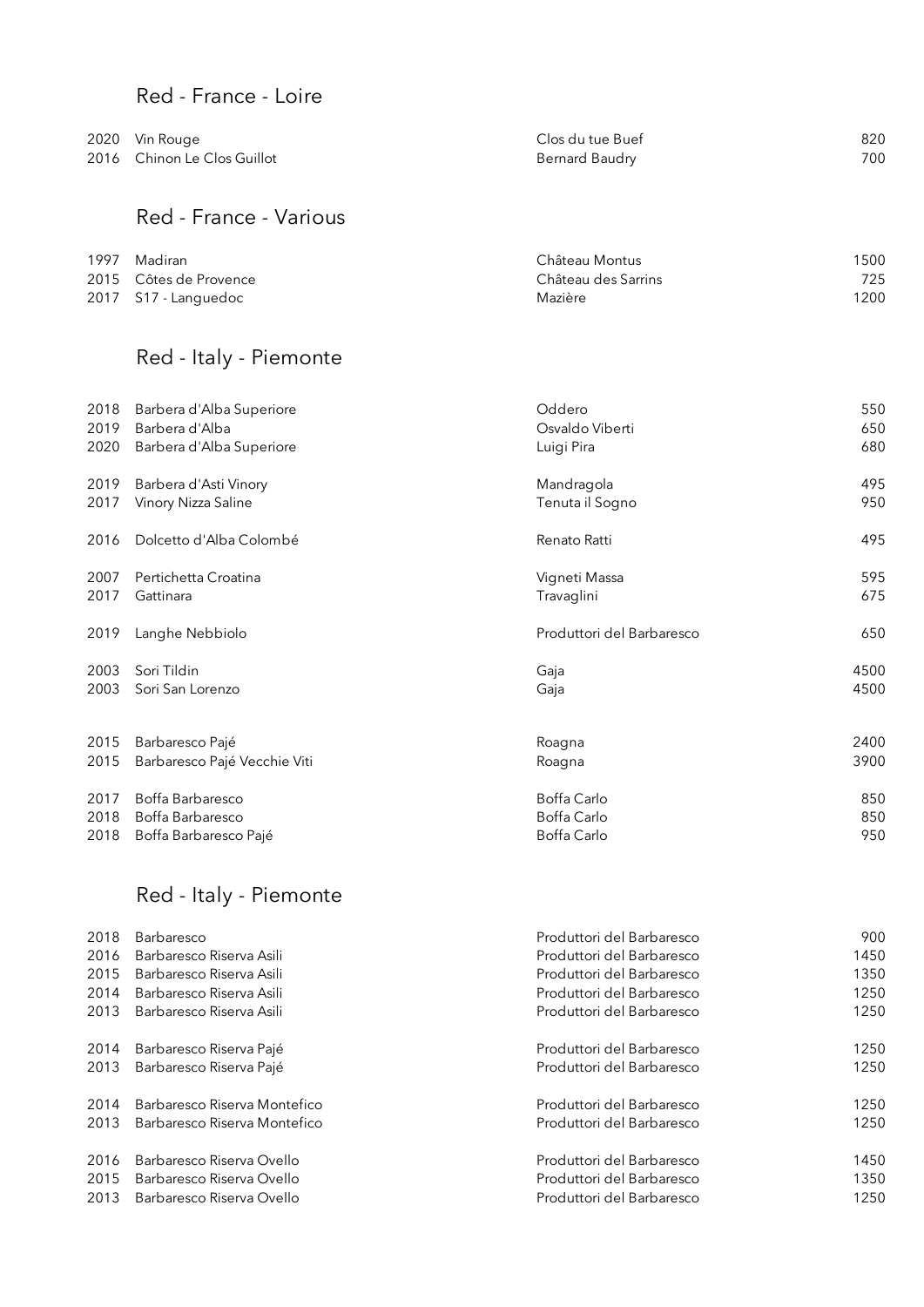# Red - Italy - Piemonte

| 2016<br>2015 | Barbaresco Riserva Rabaja<br>Barbaresco Riserva Rabaja | Produttori del Barbaresco<br>Produttori del Barbaresco |            | 1450<br>1350 |
|--------------|--------------------------------------------------------|--------------------------------------------------------|------------|--------------|
| 2014         | Barbaresco Riserva Rabaja                              | Produttori del Barbaresco                              | <b>MGN</b> | 2500         |
| 2016         | Barbaresco Riserva Muncagota                           | Produttori del Barbaresco                              |            | 1450         |
| 2016         | Barbaresco Riserva Montestefano                        | Produttori del Barbaresco                              | <b>MGN</b> | 2900         |
| 2014         | Barbaresco Riserva Montestefano                        | Produttori del Barbaresco                              | <b>MGN</b> | 2500         |
| 2014         | Barolo Bussia                                          | Arnaldo Rivera                                         |            | 1250         |
| 2014         | Barolo Rocche di Catiglione                            | Arnaldo Rivera                                         |            | 1500         |
| 2016         | Barolo Serradenari                                     | Giulia Negri                                           |            | 1250         |
| 2016         | Barolo                                                 | Giulia Negri                                           |            | 1150         |
| 2012         | <b>Barolo</b>                                          | Dosio                                                  |            | 1100         |
| 2008         | <b>Barolo Fossati</b>                                  | Dosio                                                  |            | 1750         |
| 2019         | Dolcetto d'alba                                        | Anselma Giacomo                                        |            | 600          |
| 2020         | Barbers dálba                                          | Anselma Giacomo                                        |            | 650          |
| 2017         | Langhe Nebbiolo                                        | Anselma Giacomo                                        |            | 800          |
| 2014         | Barolo Riserva Collaretto                              | Anselma Giacomo                                        |            | 1500         |
| 2012         | Barolo Felice Riserva                                  | Anselma Giacomo                                        |            | 1700         |
| 2013         | Barolo Riserva Vigna Rionda                            | Anselma Giacomo                                        |            | 2360         |
| 2018         | Barolo Marcenasco                                      | Renato Ratti                                           |            | 950          |
| 2017         | Barolo Serralunga                                      | Luigi Pira                                             |            | 1100         |
| 2017         | Barolo Vigna Rionda                                    | Luigi Pira                                             |            | 2000         |
| 2017         | Barolo Ester canale Vigna Rionda                       | Giovanni Rosso                                         |            | 4600         |
| 2017         | Barolo                                                 | Massolino                                              |            | 1200         |
| 2015         | Barolo Parussi                                         | Massolino                                              |            | 2300         |
| 2008         | Barolo Rocche Rivera                                   | Luigi Oddero                                           |            | 1900         |
| 2012         | Barolo Rocche Rivera                                   | Luigi Oddero                                           |            | 1950         |
| 2012         | Barolo Vigna Rionda                                    | Luigi Oddero                                           |            | 2800         |
| 2017         | Barolo                                                 | Oddero                                                 |            | 1200         |
| 2017         | Barolo Villero                                         | Oddero                                                 |            | 2000         |
| 2015         | Barolo                                                 | Roagna                                                 |            | 1400         |
| 2004         | Barolo Vigna Rionda                                    | Roagna                                                 | <b>MGN</b> | 10000        |
|              | Barolo Lazzarito                                       | Vietti                                                 |            | 3900         |
| 2016         |                                                        |                                                        |            |              |
| 2017         | <b>Barolo Aleste</b>                                   | Luciano Sandrone                                       |            | 2500         |
| 2017         | Barolo Le vigne                                        | Luciano Sandrone                                       |            | 2700         |
| 2015         | <b>Barolo Orion</b>                                    | Wongraven Wines                                        |            | 1400         |
| 2016         | <b>Barolo Silver</b>                                   | Wongraven Wines                                        |            | 1550         |
| 2016         | <b>Barolo Silver</b>                                   | Wongraven Wines                                        | <b>MGN</b> | 3100         |
| 2015         | <b>Barolo Arione</b>                                   | Giacomo Conterno                                       |            | 5500         |
| 2015         | Barolo Francia                                         | Giacomo Conterno                                       |            | 5500         |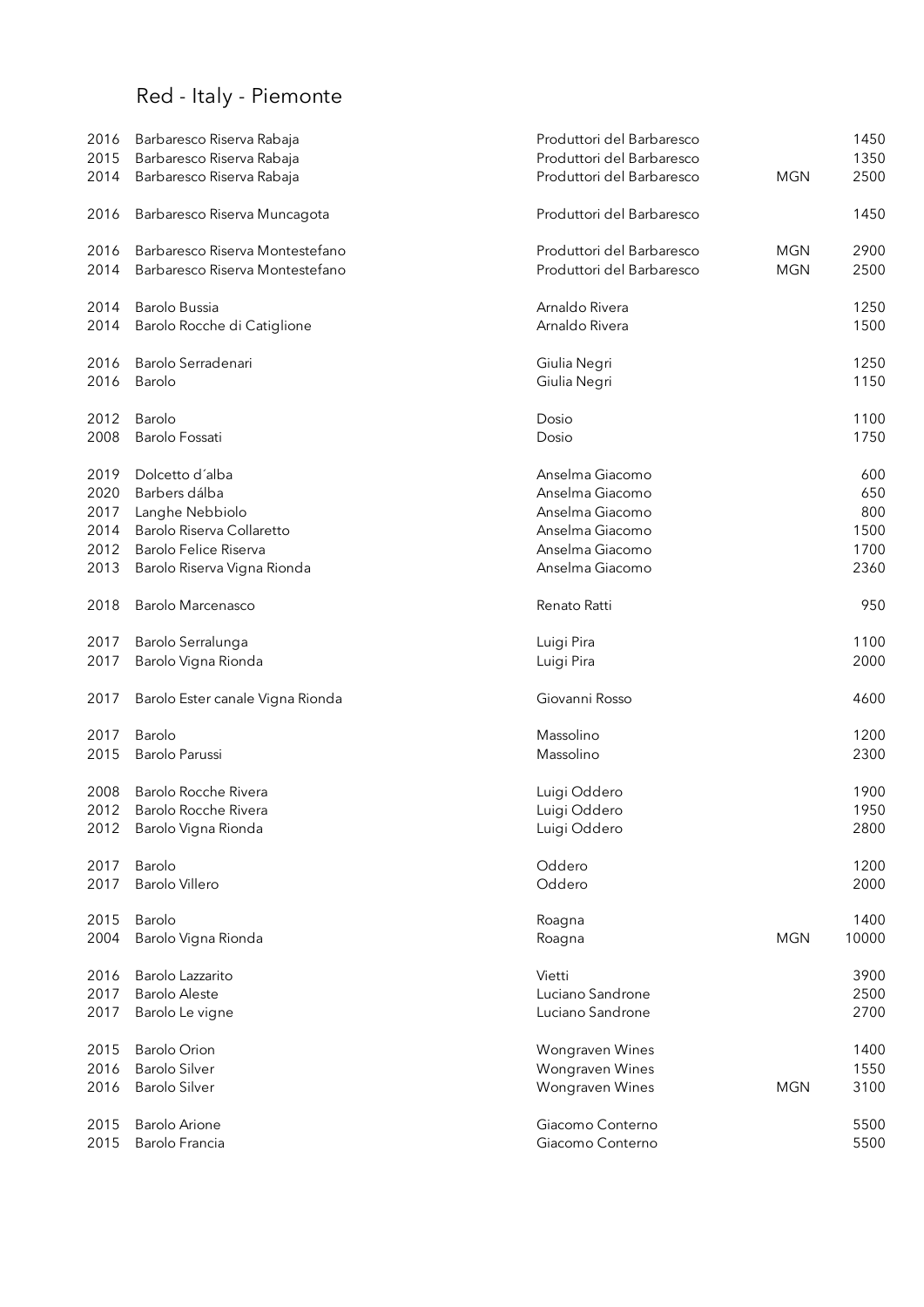### Red - Italy - Veneto

| 2018 Torre d'Orti Rosso - Veneto Italy    | Az. Agr. Cavalchina | 700  |
|-------------------------------------------|---------------------|------|
| 2008 La Poja                              | Allegrini           | 950  |
| 2016 Amarone Vigna Garzon                 | Pieropan            | 1200 |
| 2017 Amarone della Valpolicella Acinatico | Accordini           | 1100 |
| 1975 Amarone della Valpolicella Superiore | Bertani             | 2500 |

### Red - Italy - Tuscany

| 2016 | Vino Nobile de Montepuliciano                | Poliziano            | <b>MGN</b>  | 1500 |
|------|----------------------------------------------|----------------------|-------------|------|
| 2014 | Chianti Classico Riserva                     | Castello di Volpaia  | <b>DMGN</b> | 2600 |
| 2016 | Chianti Classico                             | Dievole              |             | 575  |
| 2013 | Chianti Classico Riserva "Il Poggio"         | Castello di Monsanto |             | 1350 |
| 2013 | Brunello di Montalcino Riserva               | Fonterenza           |             | 2300 |
| 2014 | Brunello di Montalcino Riserva               | Fonterenza           |             | 1900 |
| 2014 | Brunello di Montalcino                       | Mastrojanni          |             | 1500 |
| 2015 | Brunollo di Montalcino                       | Mastrojanni          |             | 1500 |
| 2016 | Brunello di Montalcino                       | Mastrojanni          |             | 1500 |
| 2015 | Brunello di Montalcino Vigna Schiena d'Asino | Mastrojanni          |             | 3000 |
| 2019 | Rosso di Montalcino                          | San Polo             |             | 800  |
| 2016 | Brunello di Montalcino                       | San Polo             |             | 1600 |
| 2015 | Brunello di Montalcino Podernovi             | San Polo             |             | 3200 |
| 2006 | Tenuta Belgvardo                             | Mazzei               |             | 895  |
| 2013 | Sondraia                                     | Poggio al Tesoro     |             | 995  |
| 2016 | <b>Bolgheri Superiore</b>                    | Podere Grattamacco   |             | 2000 |
| 2018 | La Difese                                    | Tenuta San Guido     |             | 800  |
| 2017 | La Difese                                    | Tenuta San Guido     |             | 800  |
| 2018 | Guidalberto                                  | Tenuta San Guido     |             | 995  |
| 2017 | Guidalberto                                  | Tenuta San Guido     |             | 995  |
| 2017 | Sassicaia                                    | Tenuta San Guido     |             | 4000 |

# Red - Spain - Rioja

| 2017 | Izadi Reserva                | Bodegas Izadi    | 550 |
|------|------------------------------|------------------|-----|
|      | 2016 Izadi Seleccion         | Bodegas Izadi    | 690 |
|      | 2017 Muga Reserva            | Bodegas Muga     | 800 |
|      | 2019 Finca Valpiedra Reserva | Finca Valpiedra  | 750 |
|      | 2010 Viña Tondonia Reserva   | Lopez de heredia | 950 |

### Red - Spain - Priorat

| 2018 Historic Negre      | Terroir Historic |            | 800  |
|--------------------------|------------------|------------|------|
| 2012 Dits Del Terra      | Terroir al Limit | MGN        | 2400 |
| 2012 Arbossar            | Terroir al Limit | <b>MGN</b> | 2400 |
| 2012 Les Tosses          | Terroir al Limit |            | 2095 |
| 2012 Manyes              | Terroir al Limit |            | 2095 |
| 2005 Costers del Siurana | Clos de l'Obac   |            | 1500 |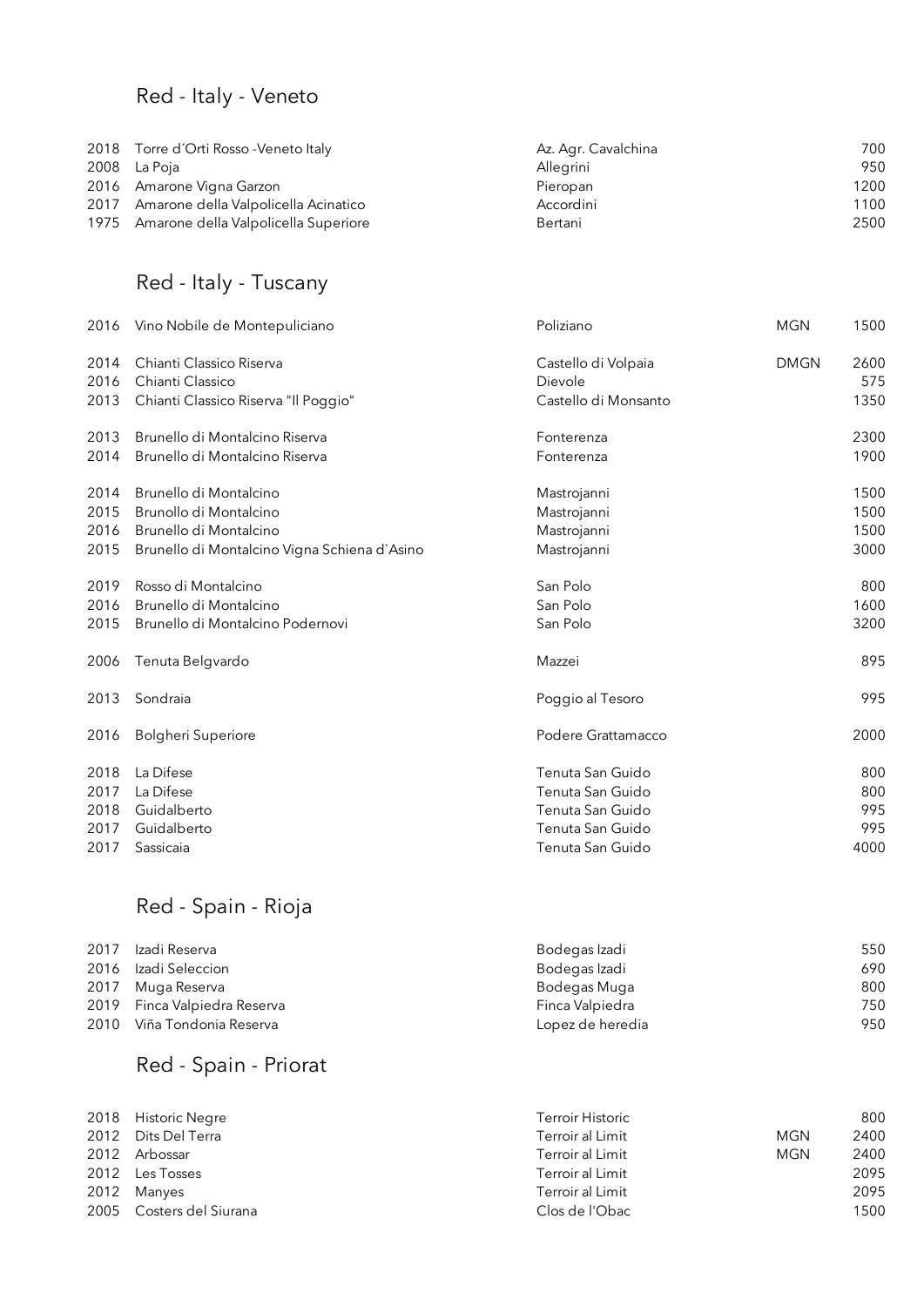### Red - Spain - Ribera Del Duero

| 2013      | Aalto PS               | Bodegas Aalto        | 2000  |
|-----------|------------------------|----------------------|-------|
| 2019      | Mauro                  | Bodegas Mauro        | 950   |
| 2016      | Flor de Pingus         | Dominio de Pingus    | 2350  |
| 2016      | Pingus                 | Dominio de Pingus    | 20000 |
| 2016      | Velbuena 5             | Bodegas Vega Sicilia | 3500  |
| 2006      | Unico                  | Bodegas Vega Sicilia | 6500  |
| 2004      | Unico                  | Bodegas Vega Sicilia | 4200  |
| <b>NV</b> | Unico Reserva Especial | Bodegas Vega Sicilia | 5200  |

### Red - Spain - Various

| 2020 Lousas Vindo De Aldea - Galicia | Envinate | 750 |
|--------------------------------------|----------|-----|
| 2020 Migan Tinto - Teneriffe         | Envinate | 950 |

# Red - Portugal

|      | 2019 Tinto Volcânico - Azorene | Azores Wine Company | 600  |
|------|--------------------------------|---------------------|------|
| 2014 | Esporão Reserva - Alentjo      | Esporão             | 575  |
| 2000 | Vinhas Velhas - Beiras         | Luis Pato           | 850  |
| 2019 | Mono A                         | Luis Seabra         | 1100 |
| 2013 | Robustos - Douro               | Niepoort            | 1500 |
| 2009 | Bucaco Tinto Reserva - Dão     | Alexandre d'Almeida | 1250 |
| 2011 | Bucaco Tinto Reserva - Dão     | Alexandre d'Almeida | 1250 |
| 2013 | Bucaco Tinto Reserva - Dão     | Alexandre d'Almeida | 1250 |

# Red - Lebanon - Bekaa Valley

| 2013 Château Musar | Château Musar | MGN | 2050  |
|--------------------|---------------|-----|-------|
| 2015 Château Musar | Château Musar |     | 1150  |
| 1998 Château Musar | Château Musar |     | '600' |

### Red - South Africa

| 2017 | Pofadder - Swartland            | The Sadie Family |             | 975  |
|------|---------------------------------|------------------|-------------|------|
| 2020 | Pofadder - Swartland            | The Sadie Family |             | 1350 |
| 2020 | Treinspoor - Swartland          | The Sadie Family |             | 1350 |
| 2020 | Soldaat-Olifants River Valley   | The Sadie Family |             | 1450 |
|      | 2019 Columella - Coastal Region | The Sadie Family |             | 2500 |
|      | 2016 Columella - Coastal Region | The Sadie Family |             | 1800 |
|      | 2014 Columella - Coastal Region | The Sadie Family |             | 1550 |
|      | 2014 Columella - Coastal Region | The Sadie Family | MGN         | 3300 |
|      | 2014 Columella - Coastal Region | The Sadie Family | <b>DMGN</b> | 5900 |
|      | 2013 Columella - Coastal Region | The Sadie Family |             | 1500 |
| 2012 | Columella - Coastal Region      | The Sadie Family |             | 1500 |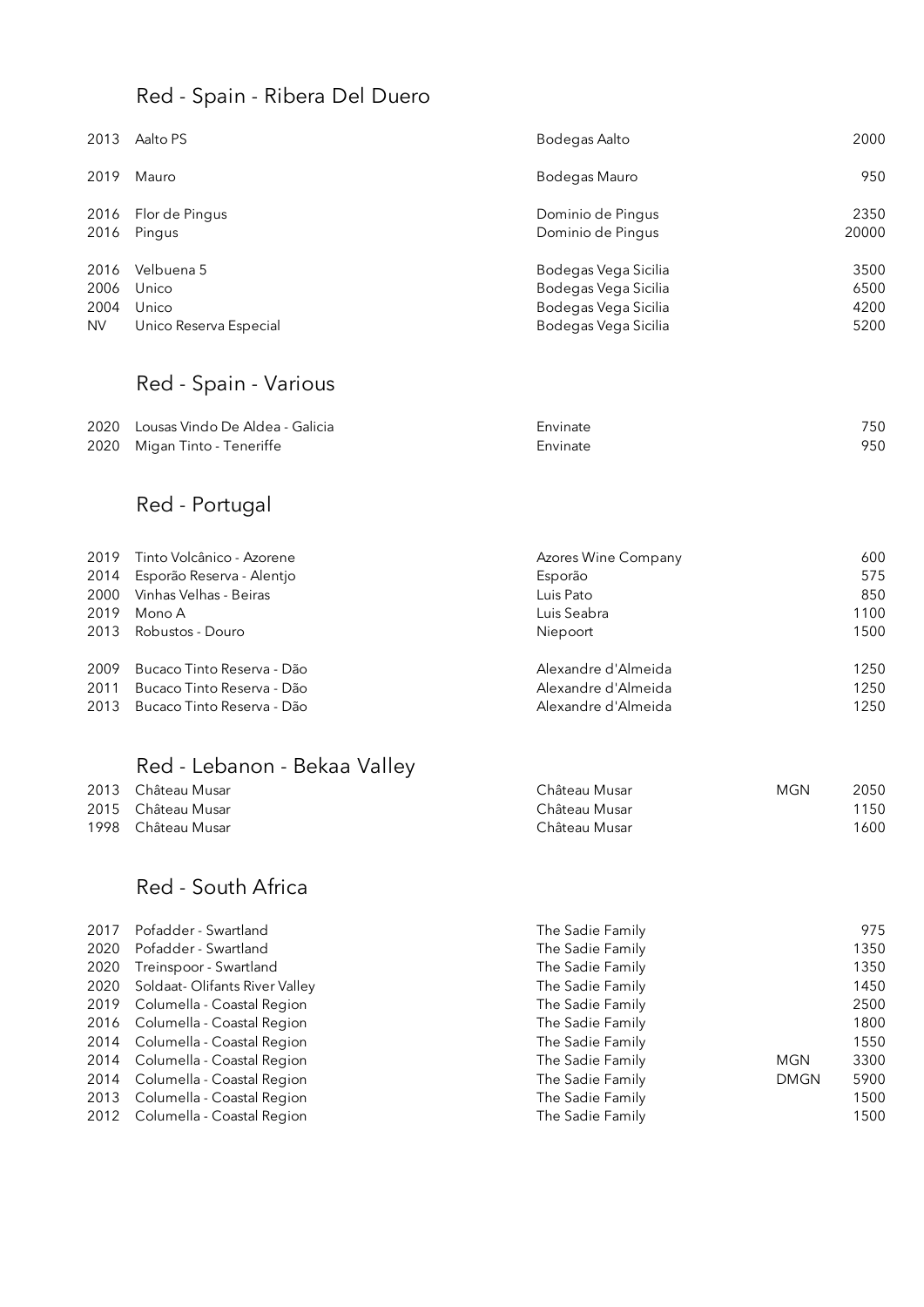#### Red - Australia

| 2019 The Green Room Grenache - Adelaide | Ochota Barrels | 900  |
|-----------------------------------------|----------------|------|
| 2012 Penfolds Grange - Adelaide         | Penfolds       | 7500 |
| 2011 Penfolds Grange - Adelaide         | Penfolds       | 7500 |
| 1997 Penfolds Grange - Adelaide         | Penfolds       | 5900 |
| 1995 Penfolds Grange - Adelaide         | Penfolds       | 5900 |
| Red - Argentina                         |                |      |

| 2020 Pasarisa Malbec - Salta                  | Catena Zapata | 600  |
|-----------------------------------------------|---------------|------|
| 2018 Catena Alta Malbec - Mendoza             | Catena Zapata | 1100 |
| 2019 Catena Cabernet Sauvignon - Mendoza      | Catena Zapata | 600  |
| 2018 Catena Alta Cabernet Sauvignon - Mendoza | Catena Zapata | 1000 |

### Red - Chile - San Antonio

| 2018 Carmenere Reserva Especial | Cono Sur | 545  |
|---------------------------------|----------|------|
| 2013 Ocio Pinot Noir            | Cono Sur | 1250 |

#### Red - USA - Central Coast

|                      | 2015 Old Vines Mourvedre                                                                                         | <b>Birichino</b>                    | 750                  |
|----------------------|------------------------------------------------------------------------------------------------------------------|-------------------------------------|----------------------|
| 2020                 | Submarine Pinot Noir - Canyon Monterey                                                                           | Joyce Wine                          | 800                  |
|                      | 2018 St. Rita Hills Pinot Noir - Santa Barbra                                                                    | Chanin                              | 850                  |
| 2019<br>2019<br>2019 | KickOn Vineyard Pinot Noir - Santa Barbara County<br>Pence Ranch Clone 459 Pinot<br>Faite De Mer Pinot Noir 2019 | Whitcraft<br>Whitcraft<br>Whitcraft | 1300<br>1500<br>1600 |

### Red - USA - Sonoma Coast

| 2019 Pinot Noir                | Littorai | 1600 |
|--------------------------------|----------|------|
| 2019 Pivot Vineyard Pinot Noir | Littorai | 2000 |
| 2018 Pivot Vineyard Pinot Noir | Littorai | 1900 |

### Red - USA - Dry Creek Valley

| 2019 | East Bench Zinfandel           | Ridge | 1200 |
|------|--------------------------------|-------|------|
| 2013 | Estate Merlot                  | Ridge | 1150 |
|      | 2016 Lytton Estate Petit Sirah | Ridge | 1050 |
|      | 2014 Lytton Estate Petit Sirah | Ridge | 995  |
|      |                                |       |      |
| 2019 | Lytton Springs                 | Ridge | 1500 |
| 2018 | Lytton Springs                 | Ridge | 1350 |
| 2016 | Lytton Springs                 | Ridge | 1050 |
| 2012 | Lytton Springs                 | Ridge | 1900 |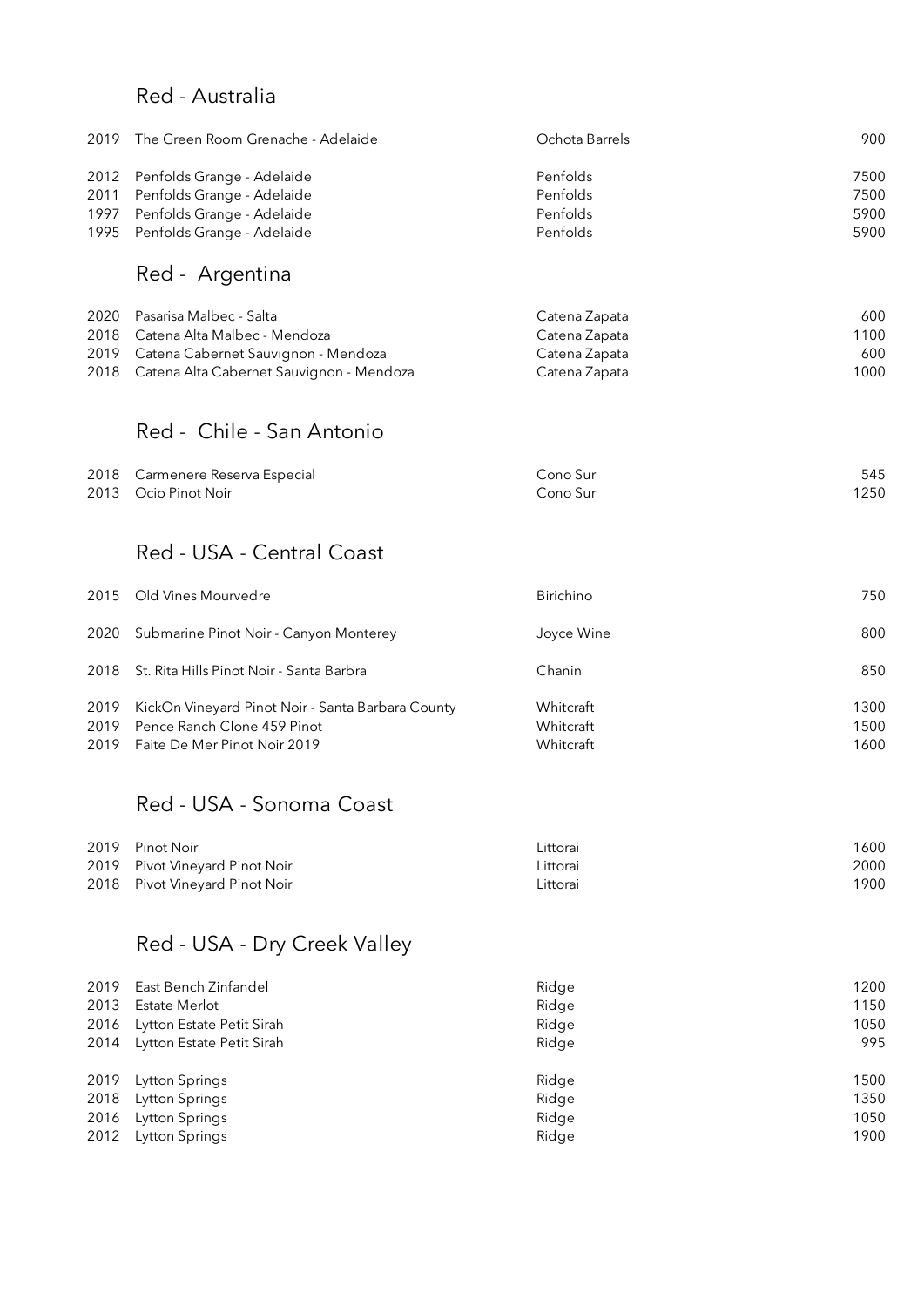### Red - USA - Alexander Valley

| 2019 Geyserville | Ridge | 1500 |
|------------------|-------|------|
| 2018 Geyserville | Ridae | 1350 |
| 2016 Geyserville | Ridge | 1100 |

### Red - USA - Santa Cruz Mountains

| 2018 Montebello | Ridge |            | 4800 |
|-----------------|-------|------------|------|
| 2017 Montebello | Ridge |            | 3600 |
| 2015 Montebello | Ridge |            | 3000 |
| 2013 Montebello | Ridge | <b>MGN</b> | 6000 |

### Red - USA - Various

| 2020 Adroît Siletto Vineyard Trousseau - San Benito County | Seabold Cellars | 950  |
|------------------------------------------------------------|-----------------|------|
| 2019 Les Larmes Anderson Valley Pinot Noir                 | Littorai        | 1650 |
| 2018 St. Helena Napa Valley Cabernet Sauvignon             | Corison Winery  | 2400 |
| 2019 Russian River Pinot Noir                              | Kistler         | 2000 |

#### Sweet - France

| 2010 | Sauternes                                 | Château Gravas         | Half | 550  |
|------|-------------------------------------------|------------------------|------|------|
| 1953 | Sauternes                                 | Château Doisy Daene    |      | 5000 |
| 1983 | Crème De Tête                             | Château Gilette        |      | 2500 |
| 1982 | Crème De Tête                             | Château Gilette        |      | 2500 |
| 1997 | Sauternes                                 | Château d'Yquem        |      | 3500 |
| 2010 | Sauternes                                 | Château d'Yquem        |      | 8000 |
| 2001 | Sauternes                                 | Château Rieussec       |      | 3900 |
| 2007 | Les Carmes de Rieussec                    | Château Rieussec       |      | 700  |
| 2016 | Les Jardins de Babylone Moelleux          | Didier Dagueneau       |      | 2700 |
| 1989 | Sainte - Croix-Du-Mont - Bordeaux         | Château la Rame        |      | 1150 |
| 2015 | Coteaux du Layon 1er Cru Chaume - Loire   | Clos de L'Elu          | 0,51 | 990  |
| 2010 | Chaume - Loire                            | Clos de L'Elu          | 0,5  | 750  |
| 2016 | 4 Vens Coteaux du Layon - Loire           | Pithon Paille          |      | 1200 |
| 2016 | Banyuls Thérèse Reig - Catalonia          | Domaine de la Rectorie | 0,51 | 550  |
| NV.  | Rattafia - Champagne                      | Geoffroy               | 0,51 | 900  |
| NV.  | Vieux Pineau des Charentes Blanc - Cognac | Jean Filloux           |      | 995  |

### Sweet - Various

| 2014 | Vin Santo del Chianti Classico               | Castello di Volpaia  | half | 800 |
|------|----------------------------------------------|----------------------|------|-----|
| 2005 | Vin Santo del Chianti Classico Le Chimera    | Castello di Monsanto | half | 950 |
| 2013 | Alto Adige Le Petit Manincor                 | Manincor             | half | 740 |
| NV.  | Piemonte Spumante Regina di Felicita Moscato | Baricchi             |      | 600 |
| 2015 | Recioto della Valpolicella Capitel Fontana   | Tedeschi             | 0.5  | 700 |
|      | 2018 Recioto Della Valpolicella              | Accordini            | 0.5  | 800 |

### Sweet - Germany - Mosel

| 2003 Leiwener Klostergarten Riesling Eiswein | Grans Fassian  | Half | 650 |
|----------------------------------------------|----------------|------|-----|
| 2010 Saarfeilser Riesling Beerenauslese      | St. Urbans-Hof | Half | 650 |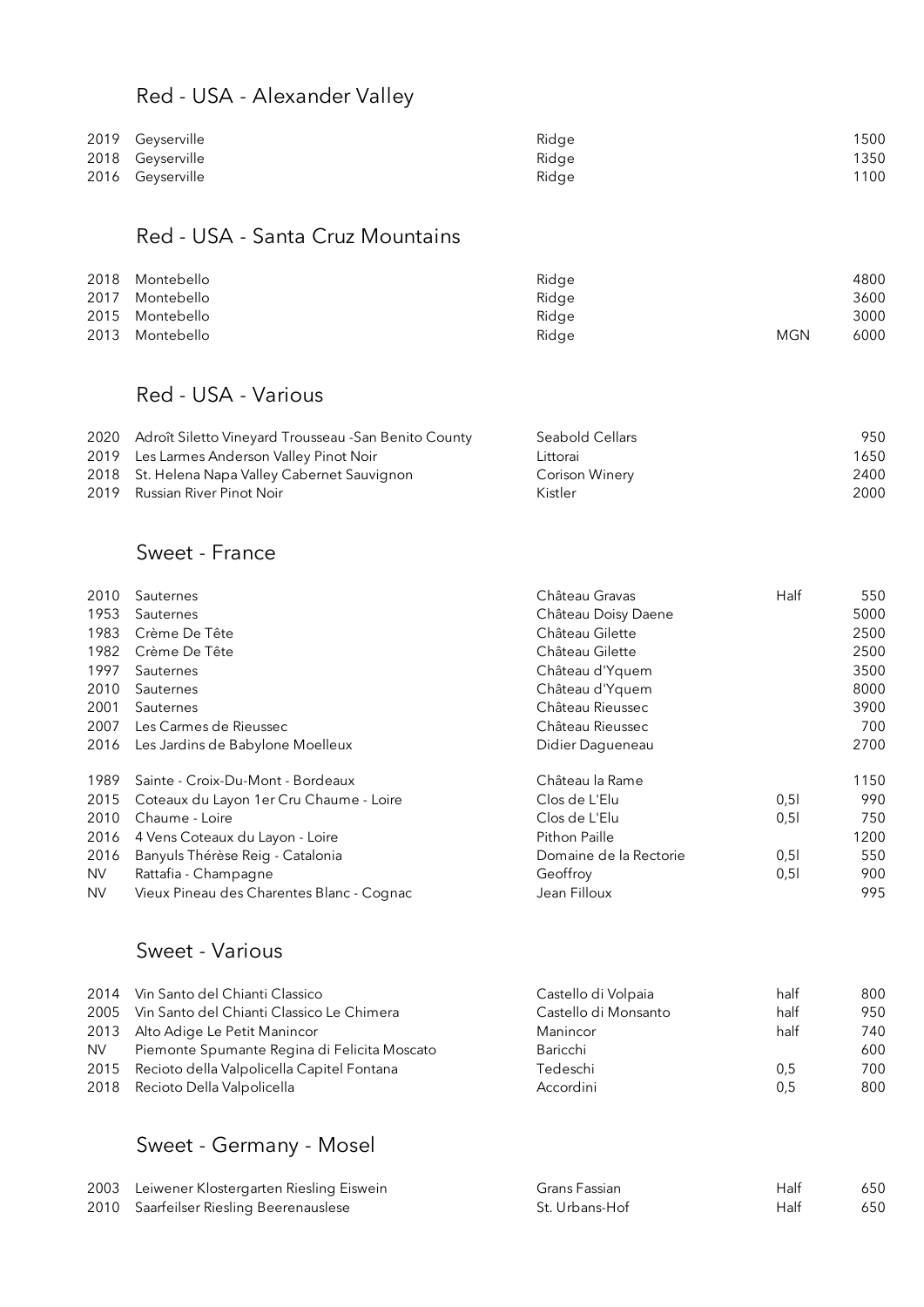### Sweet - Austria - Niederösterreich

| 2014<br>2011 | Welschriesling Eiswein Hölzler<br>Welschriesling Eiswein Hölzler | Weinrieder<br>Weinrieder | Half<br>Half | 800<br>550 |
|--------------|------------------------------------------------------------------|--------------------------|--------------|------------|
|              | Sweet - Hungary                                                  |                          |              |            |
| 2017         | Tokaji Aszú 5 Puttonyos                                          | Royal Tokaji             | 0,51         | 900        |
| 2006         | Tokaji Aszú Eszencia                                             | Tokaji Classic           | 0,251        | 1250       |
| 2000         | Tokaji Eszencia                                                  | Tokaji Classic           | 0,371        | 3200       |
| 2003         | Tokaji Eszencia                                                  | Oremus                   | 0,371        | 3200       |
|              | Fortified Wine - Port                                            |                          |              |            |
| 2015         | Late Bottle Vintage                                              | Graham's                 |              | 700        |
| <b>NV</b>    | 20 YO Tawny                                                      | Graham's                 |              | 1250       |
| 1972         | Single Harvest Tawny port                                        | Graham's                 |              | 3995       |
| 2017         | Vintage Port                                                     | Niepoort                 |              | 1600       |
| 2015         | Vintage Port                                                     | Niepoort                 |              | 1500       |
| 2015         | Vinha Velha Vintage                                              | Niepoort                 |              | 1800       |
| 2006         | Vintage Port                                                     | Quinta do Vesuvio        |              | 1250       |

| 2000 Vintage Port | Smith Woodhouse |            | 995  |
|-------------------|-----------------|------------|------|
| 1985 Vintage Port | Calem           |            | 1250 |
| 1975 Vintage Port | Dow's           | <b>MGN</b> | 2550 |
|                   |                 |            |      |
|                   |                 |            |      |

# Fortified Wine - Madeira

| 1975 Verdelho | Cossart Gordon | 2550 |
|---------------|----------------|------|
| 1981 Verdelho | Barbeito       | 4000 |

# Spirits

#### Aquavit

| Aaalborg Jubileum                         | 100 |
|-------------------------------------------|-----|
| Arvesølvet                                | 110 |
| Bye Gård E.C.Dahls Aquavit                | 165 |
| Fru Lysholm                               | 100 |
| Gammel Oppland                            | 115 |
| Gammel Oppland Edel Madeira Fat           | 180 |
| <b>Gammel Reserve</b>                     | 115 |
| Gilde Non Plus Ultra                      | 160 |
| Inderøy Trøndersk Taffel                  | 150 |
| Inderøy Aquavit No1                       | 150 |
| Inderøy Gjefsøakevitt Operasjon Rype 1945 | 170 |
| Lykkens Portal                            | 120 |
| Lysholm Linje                             | 115 |
| Lysholm No52                              | 100 |
| Lysholm Trondhjems-aquavit                | 115 |
| Løiten Linje                              | 115 |
| OP Anderson                               | 115 |
| Simers Taffel Aquavit                     | 105 |
| Steinvikholm                              | 130 |
|                                           |     |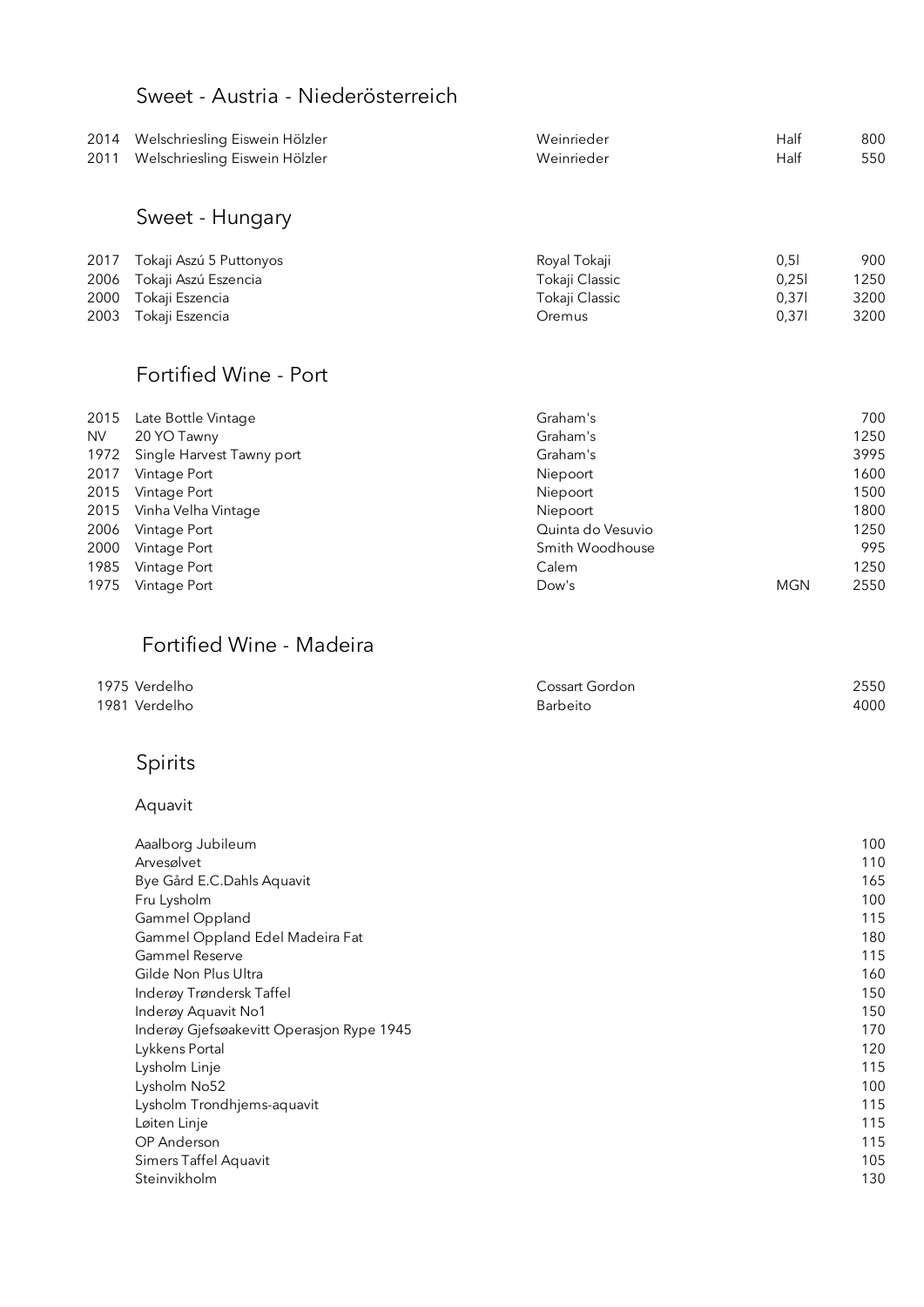### Fruit Spirit

| Alois Gölles Alte Zwetschke               | 180 |
|-------------------------------------------|-----|
| La Quinta Esséncia Del LLOPS Clos Mogador | 250 |
| La Quinta Esséncia Del LLOPS Lies de Vi   | 160 |
| La Quinta Esséncia Del LLOPS              | 125 |
|                                           |     |

#### Calvados

| Dupont Calvados Pays D Auge Reserve | 145 |
|-------------------------------------|-----|
| Christian Drouin 1973               | 350 |
| Roger Groult Doyen d'Age 40 Ans     | 400 |

#### Grappa

| Sarpa di Poli                                       | 130 |
|-----------------------------------------------------|-----|
| Grappa di Moscato Poli                              | 170 |
| Grappa Amarosa di Disembre Poli                     | 170 |
| Grappa di Barbaresco Produttori del Barbaresco      | 140 |
| Grappa di Barbaresco Aged Produttori del Barbaresco | 140 |
|                                                     |     |

### Cognac

| A.E.Dor Napoleon                              | 210 |
|-----------------------------------------------|-----|
| A.E.Dor XO                                    | 250 |
| A.E. Dor Vielle Réserve No 6                  | 400 |
| A.E. Dor Vielle Réserve No 8                  | 500 |
| Bache-Gabrielsen Serenite                     | 250 |
| <b>Braastad VSOP</b>                          | 115 |
| Braastad XO Fine Champagne                    | 145 |
| Baron Otard XO Gold                           | 280 |
| Brillet Trés Rare Héritage, Grande Champagne  | 350 |
| Delamain 1973, Grande Champagne               | 550 |
| Frapin XO                                     | 200 |
| Hennessy XO                                   | 250 |
| Martell Medaillon VSOP                        | 145 |
| Martell Noblige                               | 155 |
| Montifaud Heritage Louis Vallet               | 350 |
| Montifaud To Rom Og Kjøkken XO                | 225 |
| Otard VSOP Fine Champagne                     | 130 |
| Renault Carte d'Argent XO                     | 250 |
| Vaudon Through the Grapevine Single Cask 1996 | 300 |
| Jean Grosperrin Cognac 1992 Bons Bois         | 280 |
|                                               |     |

#### Armagnac

| J. Dupeyron 1974           | 200 |
|----------------------------|-----|
| Pellehaut Blanche Armagnac | 125 |
| Pellehaut 1987             | 150 |
| Pellehaut 1982             | 180 |
| Tariquett Folle Blanche VS | 135 |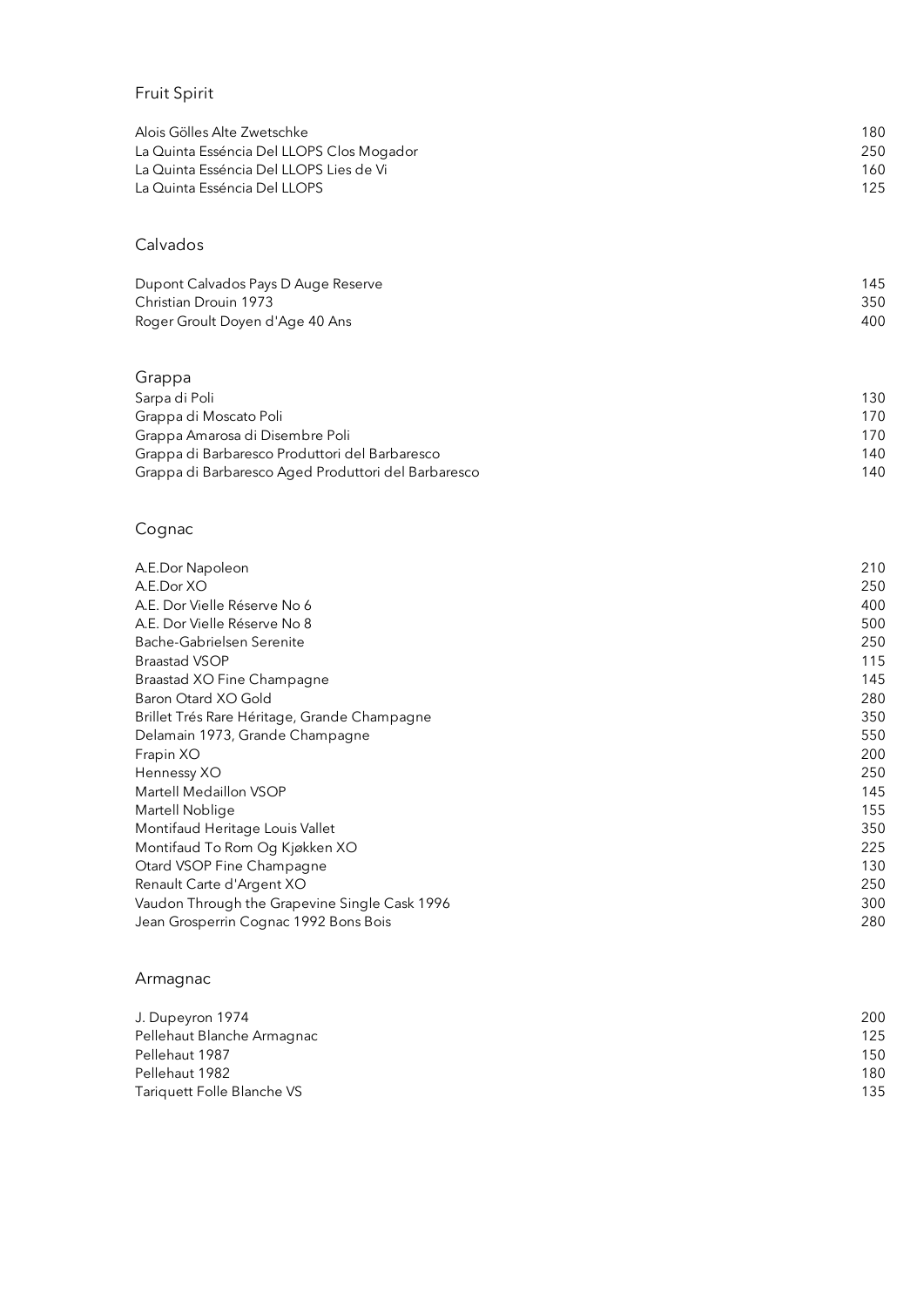#### Brandy

| Pettersen Extra Old Solera Gran Reserva            | 105 |
|----------------------------------------------------|-----|
| Fernando di Castilla Unico Reserva                 | 350 |
| Château des Jacques Marc de Bourgogne 1990         | 200 |
| Domaine de la Romanée-Conti Marc de Bourgogne 1995 | 450 |
|                                                    |     |

#### Gin

| Bareksten Botanical Gin | 150 |
|-------------------------|-----|
| Bye Gård Gin            | 135 |
| Hendrick's              | 150 |
| Mombasa Club            | 130 |
| Tanqueray               | 100 |
| Tanqueray No.Ten        | 170 |
|                         |     |

#### Rom

| Captain Morgan Black Label                 | 95  |
|--------------------------------------------|-----|
| Captain Morgan Spiced Gold                 | 95  |
| Pampero Anejo                              | 95  |
| Pitú                                       | 95  |
| Ron Zacapa 23 YO                           | 150 |
| Ron Zacapa XO Solera Gran Reserva Especial | 240 |

#### Tequila

| 150 |
|-----|
| 135 |
| 155 |
| 295 |
|     |

#### Vodka

Ketel One 95

| Malt Whisky - Scotland                            |     |
|---------------------------------------------------|-----|
| Longrow CV - Campbelton                           | 125 |
| Glencadam 12 YO Portwood Finish - Highlands       | 120 |
| Glencadam 14 YO Oloroso Sherry Finish - Highlands | 130 |
| Glenmorangie The Original - Highlands             | 115 |
| Glenmorangie Nectar d'Or - Highlands              | 150 |
| Highland Park 18 YO - Island                      | 210 |
| Laphroaig 10 YO - Islay                           | 125 |
| Lagavulin 16 YO - Islay                           | 150 |
| Glenkinchie 12 YO - Lowlands                      | 125 |
| Mortlach 18 YO - Speyside                         | 495 |
| Mortlach 25 YO - Speyside                         | 995 |
| Singleton 12 YO - Speyside                        | 110 |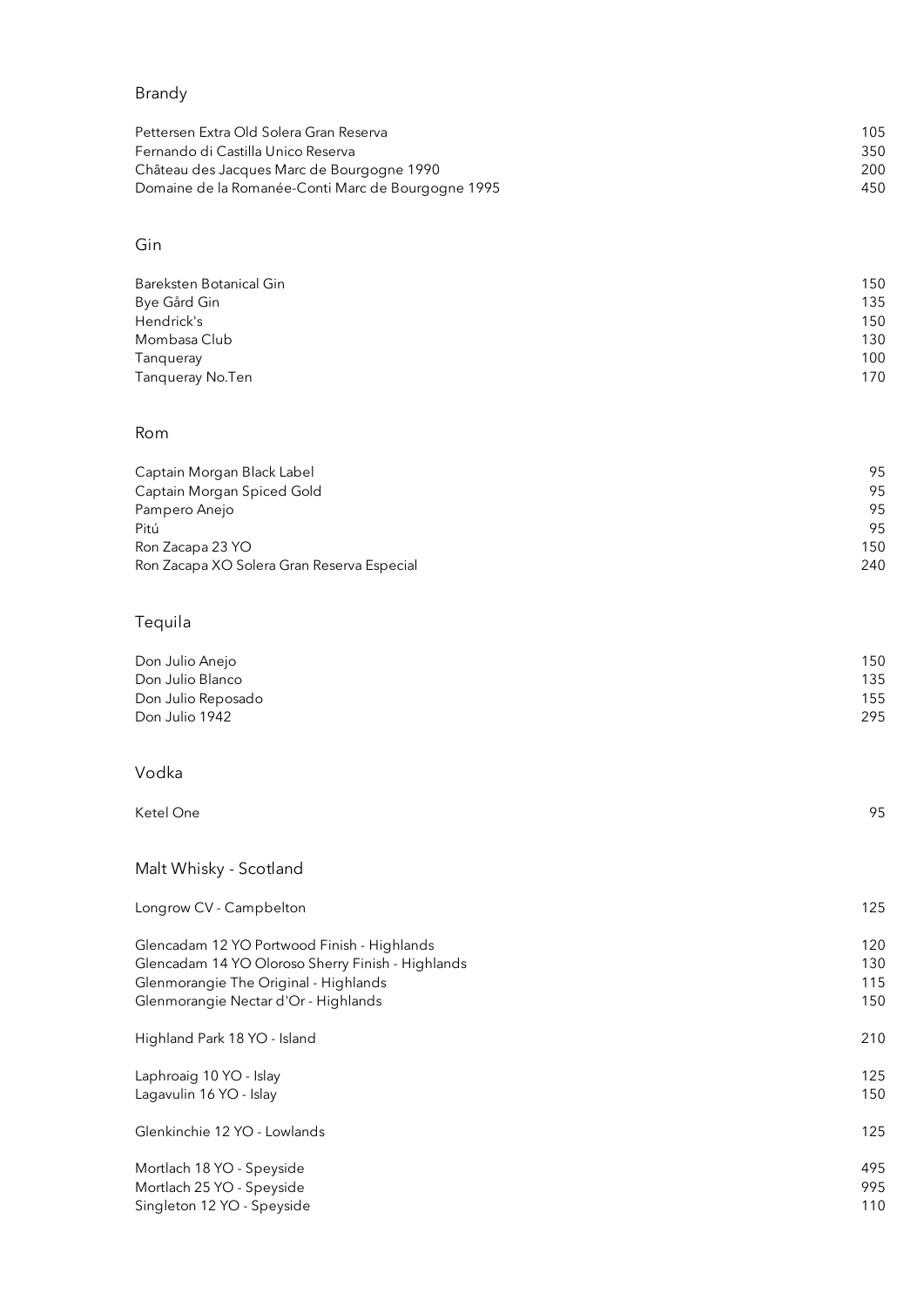#### Blendend Whisky - Scotland

| Johnnie Walker Black Label            | 110      |
|---------------------------------------|----------|
| Johnnie Walker Double Black           | 150      |
| Johnnie Walker Gold Label Reserve     | 140      |
| Johnnie Walker Blue Label             | 295      |
| Whiskey - USA                         |          |
| <b>Bulleit Bourbon</b>                | 100      |
| Jack Daniel's Tennessee               | 105      |
| <b>Bulleit Rye</b>                    | 110      |
| Makers Mark Kentucky Straight Bourbon | 125      |
| Whiskey - Irland                      |          |
| Jameson                               | 94       |
| Jameson Selection Reserve             | 115      |
| Whisky - Various                      |          |
| Mackmyra Vit Hund - Sweden            | 140      |
| Mackmyra Svensk Ek - Sweden           | 125      |
| Nikka From The Barrel - Japan         | 155      |
| <b>Bitter</b>                         |          |
| Aperol                                | 100      |
| Campari Bitter                        | 65       |
| Fornot Branca                         | $\Omega$ |

| Fernet Branca       | 90  |
|---------------------|-----|
| Fernet Branca Menta | 90  |
| Gammel Dansk        | 100 |
| Ratzeputz           | 130 |
| Underberg           | 80  |
|                     |     |

#### Liqueur

| Bailey's                   | 75  |
|----------------------------|-----|
| Chambord Rasberry Liqueur  | 95  |
| Cointreau                  | 100 |
| D.O.M Bénédictine          | 100 |
| Disaronno Amaretto         | 85  |
| Drambuie                   | 100 |
| Grand Marnier Cordon Rouge | 105 |
| H. Theoria Hystérie        | 200 |
| Kahlua                     | 80  |
| Romana Sambuca             | 86  |
| St. Hallvard               | 80  |
| Tia Maria                  | 70  |
| Xante                      | 105 |